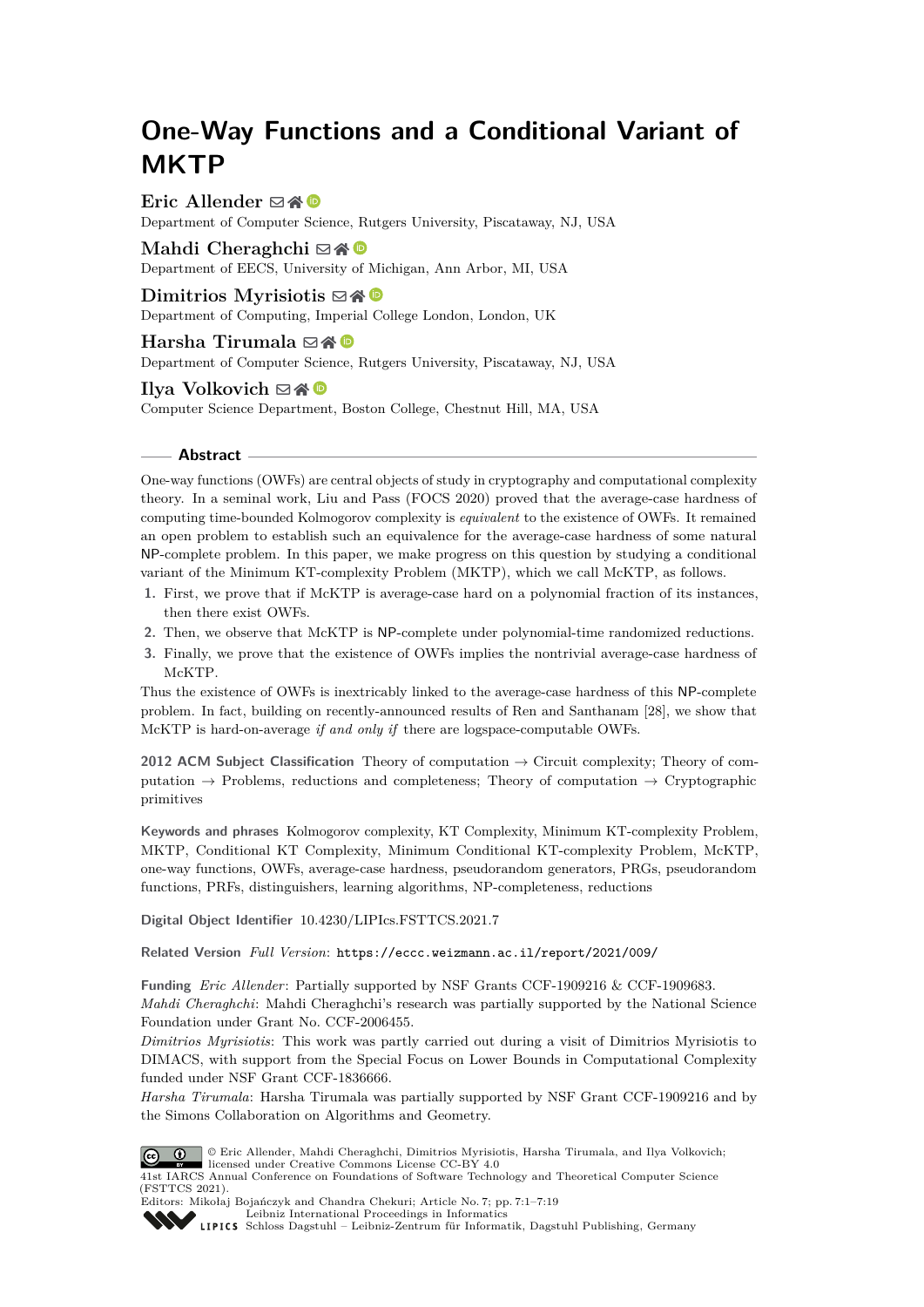#### **7:2 One-Way Functions and a Conditional Variant of MKTP**

**Acknowledgements** We would like to thank Russell Impagliazzo for explaining his work [\[18\]](#page-13-1) to us, and Ján Pich and Ninad Rajgopal for illuminating discussions. We thank Ján Pich for bringing his work [\[27\]](#page-13-2) to our attention. We thank Mikito Nanashima and Hanlin Ren for helpful comments and for spotting bugs in the proofs of earlier versions of Lemma [20](#page-9-0) and Lemma [21,](#page-9-1) respectively. In particular, we thank Hanlin Ren for asking the question of whether KT complexity would be an appropriate complexity measure to consider in the context of our work. We thank Yanyi Liu and Rafael Pass for the excellent correspondence regarding their work [\[20,](#page-13-3) [23,](#page-13-4) [24\]](#page-13-5), and Rahul Santhanam for bringing the work by Impagliazzo and Naor [\[19\]](#page-13-6) to our attention. Finally, we would like to thank the anonymous reviewers for their helpful feedback.

# **1 Introduction**

One-way functions (OWFs) – that is, functions that are easy to compute but hard to invert – are objects of great importance in cryptography and computational complexity. For example, it is known that OWFs exist if and only if pseudorandom generators exist [\[12\]](#page-12-0) and, moreover, if OWFs exist, then  $P \neq NP$ .

In this paper, we ask the following question:

*Can the existence of OWFs be shown to be equivalent to the average-case hardness of some* NP*-complete problem?*

We take concrete steps toward giving an affirmative answer to this question, by presenting a candidate problem. Note that by Impagliazzo and Naor [\[19\]](#page-13-6) it is known that there exists some NP-complete problem (Subset Sum) whose average-case hardness implies the existence of OWFs. However, what we attempt to do is different: We want to make concrete progress in *characterizing* OWFs by the average-case hardness of an NP-complete problem.

The importance of NP stems mainly from the fact that, for thousands of important naturally-occurring computational problems, their worst-case computational complexity is best explained by knowing that they are NP-complete. However, NP-completeness has not been as relevant for the concerns of cryptographers, who require one-way functions, which in turn require problems in NP that are hard-on-average. Liu and Pass [\[20\]](#page-13-3) gave what is arguably the first "natural" example of a problem in NP that is hard-on-average if and only if one-way functions exist; but this problem (computing time-bounded Kolmogorov complexity,  $K<sup>t</sup>$ ) is not known to be NP-complete. Although it is not hard to modify their language to obtain an artificial NP-complete problem with the same average-case complexity (see Proposition [24\)](#page-14-0), there had been no "natural" example of an NP-complete problem whose average-case complexity had been connected directly to the existence of one-way functions. Our main contribution is to present such an example.

There are different ways to define time-bounded Kolmogorov complexity; the measure KT (defined in  $[4]$ ) has the property that  $KT(x)$  is approximately the same as the circuit complexity of the function that has  $x$  as its truth table. Thus the problem MKTP  $=$  $\{(x, i) | KT(x) \leq i\}$  has been useful [\[4\]](#page-12-1) in studying the Minimum Circuit Size Problem  $MCSP = \{ (f, i) | CC(f) \leq i \}$ , which has been the subject of much recent work. As with most other Kolmogorov complexity measures,  $KT(x)$  is defined in [\[4\]](#page-12-1) as a special case of the conditional KT-complexity  $KT(x | y)$ , where *y* is the empty string. Our results concern the decision problem McKTP =  $\{(x, y, i) | KT(x | y) \leq i\}$ . We show the following.

- <span id="page-1-0"></span>**(a)** If McKTP is hard-on-average, then one-way functions exist (Theorem [1\)](#page-3-0).
- **(b)** McKTP is NP-complete under randomized reductions (Theorem [2\)](#page-3-1).
- <span id="page-1-1"></span>**(c)** If one-way functions exist, then McKTP is (somewhat) hard-on-average (Theorem [4\)](#page-3-2).
- <span id="page-1-2"></span>**(d)** In fact, McKTP is hard-on-average if and only if logspace-computable one-way functions exist (Theorem [3](#page-3-3) and Theorem [5\)](#page-3-4).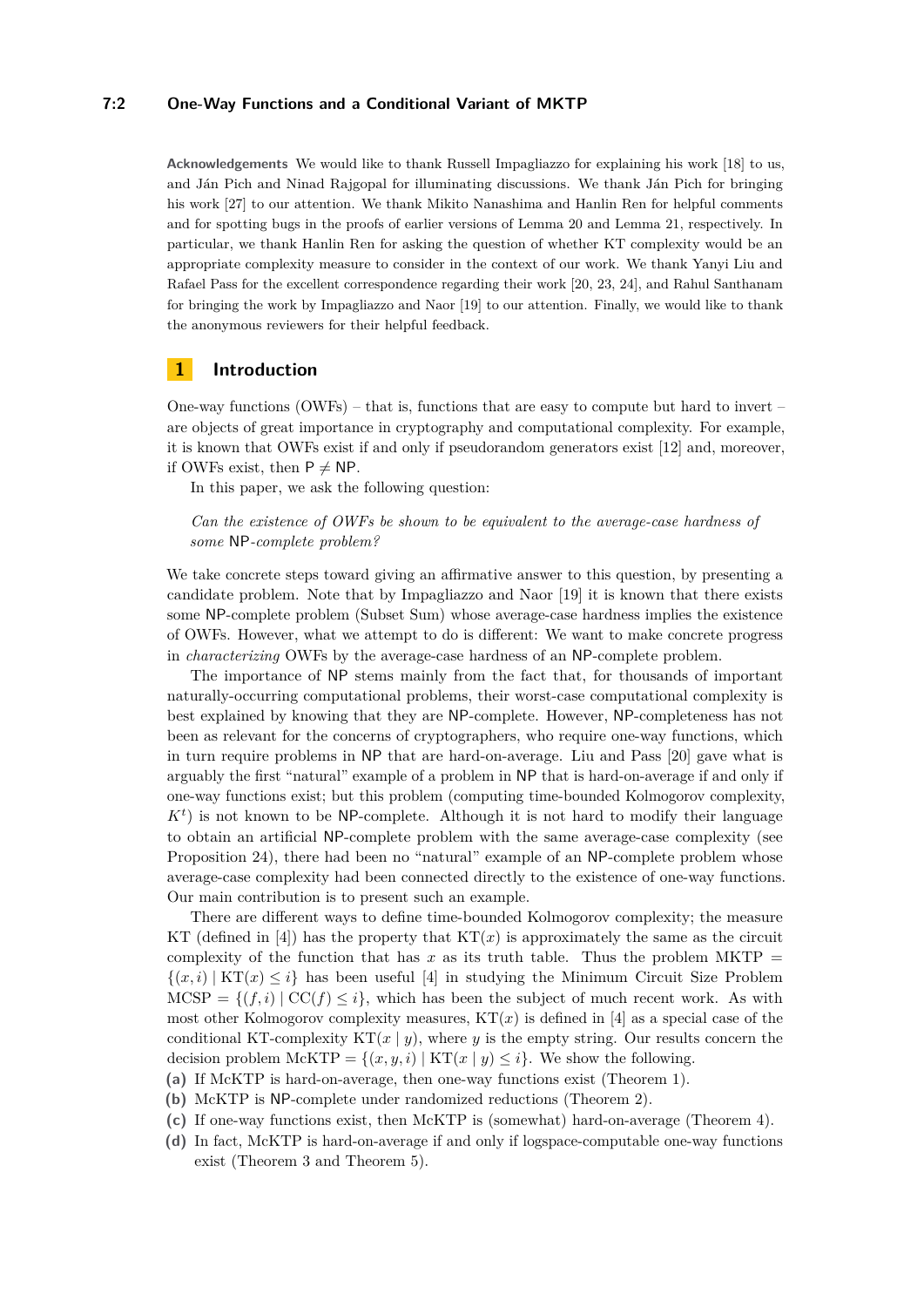There has been a flurry of recent activity on this topic, and it may be helpful to present the following timeline:

- **1.** [\[20\]](#page-13-3) is posted by Liu and Pass, proving an equivalence between the existence of OWFs and the average-case hardness of  $K<sup>t</sup>$  complexity.
- **2.** [\[6\]](#page-12-2) is posted by Allender, Cheraghchi, Myrisiotis, Tirumala, and Volkovich, claiming to characterize the existence of OWFs by the average-case complexity of an NP-complete problem called Sparse Partial MCSP. This paper was retracted.
- **3.** [\[5\]](#page-12-3) is posted by Allender, Cheraghchi, Myrisiotis, Tirumala, and Volkovich, presenting the proofs of Item [a](#page-1-0) through Item [c](#page-1-1) above.
- **4.** [\[21\]](#page-13-7) is posted by Liu and Pass, whereby they prove that *subexponentially-hard* OWFs exist if and only if  $MK<sup>t</sup>P$  (a decision problem based on  $K<sup>t</sup>$  complexity) is average-case hard for *sublinear-time non-uniform* heuristics.
- **5.** [\[24\]](#page-13-5) is posted by Liu and Pass, showing that one-way functions exist if and only if the  $EXP$ -complete language MKtP is hard-on-average<sup>[1](#page-2-0)</sup> and that logspace-computable one-way functions exist if and only if the PSPACE-complete language MKSP is hard-on-average.
- **6.** [\[28\]](#page-13-0) is posted by Ren and Santhanam, showing that MKTP is hard-on-average if and only if logspace-computable one-way functions exist. This allows us to prove Item [d](#page-1-2) above.
- **7.** [\[23\]](#page-13-4) is posted by Liu and Pass (which is inspired by and in part a response to [\[6\]](#page-12-2)), showing that a conditional variant of  $K<sup>t</sup>$  complexity is NP-complete, and is hard-on-average if and only if one-way functions exist.
- **8.** [\[16\]](#page-13-8) is posted by Ilango, Ren, and Santhanam, showing that one-way functions exist if and only if the undecidable problem MKP (i.e., a decision problem based on Kolmogorov complexity) is hard-on-average under a samplable distribution, and if and only if MCSP is hard-on-average under a locally-sampleable distribution.
- **9.** [\[22\]](#page-13-9) is posted by Liu and Pass, generalizing the results of Ilango, Ren, and Santhanam [\[16\]](#page-13-8), whereby they show that there exists some sparse language *L* such that OWFs exist if and only if *L* is average-case hard with respect to some efficiently sampleable "high-entropy" distribution.

# **1.1 Prior work**

An early goal in cryptographic research was to base the existence of cryptographically secure one-way functions on the worst-case complexity of some NP-complete problem. This goal remains elusive; it was shown in [\[2\]](#page-12-4) that no black-box argument of this sort can proceed based on non-adaptive reductions. Non-adaptive worst-case-to-average-case reductions were also studied by Bogdanov and Trevisan [\[8\]](#page-12-5), who showed that such reductions to sets in NP exist only for problems in NP*/*poly ∩ coNP*/*poly. Recent work by Nanashima [\[26\]](#page-13-10) holds open the possibility that the security of OWFs can be based on an *adaptive* black-box reduction, by first establishing a non-adaptive black-box reduction basing the existence of *auxiliary input one-way functions* on the worst-case complexity of an NP-complete problem, although this would also require non-relativizing techniques. Instead of worst-case hardness, the focus of our work is on average-case hardness assumptions. A nice survey on this area, that lays out many of the issues about one-way functions and average-case complexity, is the one by Bogdanov and Trevisan [\[7\]](#page-12-6).

<span id="page-2-0"></span> $1$  This is also proved in [\[28\]](#page-13-0), and was posted to ECCC one day later.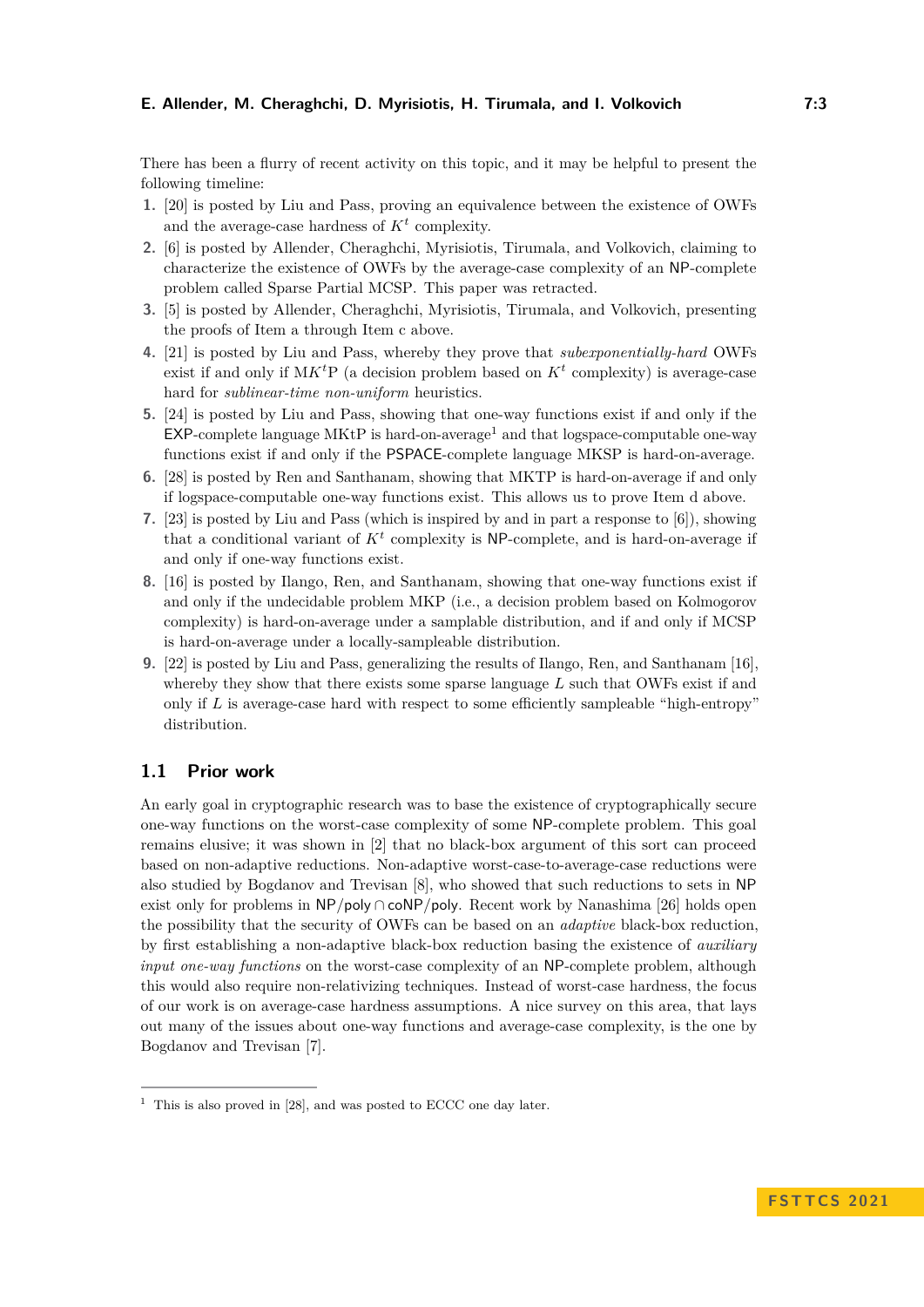#### **7:4 One-Way Functions and a Conditional Variant of MKTP**

Hirahara and Santhanam have discussed zero-error average-case complexity of problems related to MKTP [\[14\]](#page-13-11). Santhanam [\[29\]](#page-13-12) showed that a restricted type of hitting-set generator exists if and only if MCSP is zero-error average-case hard. Hirahara also proved similar results connecting the worst-case and the zero-error average-case complexity of problems related to MCSP and Kolmogorov complexity [\[13\]](#page-13-13).

More recently, Brzuska and Couteau [\[9\]](#page-12-7) discuss basing OWFs on average-case hardness, stating that it remains an open question to do this for the general notion of average-case hardness. They present some negative results, indicating the difficulty of establishing the existence of fine-grained one-way functions, based on the existence of average-case hardness, via black-box reductions.

There is also an important line of work (including Ajtai [\[1\]](#page-12-8) and Micciancio and Regev [\[25\]](#page-13-14)) basing the existence of OWFs on the *worst-case* complexity of certain problems in NP (including problems that are closely related to NP-complete problems, although they are not themselves known to be NP-complete).

# **1.2 Our results**

In this work, we connect the existence of OWFs to the average-case hardness of computing a conditional (and NP-complete) variant of MKTP, which we term McKTP.

Initially, we prove that the average-case hardness of McKTP implies the existence of OWFs.

<span id="page-3-0"></span>▶ **Theorem 1** (Informal)**.** *OWFs exist if* McKTP *is hard-on-average on a polynomial fraction of its instances.*

We also show that McKTP is NP-complete under randomized reductions.

<span id="page-3-1"></span>▶ **Theorem 2** (Informal)**.** McKTP *is* NP*-complete under polynomial-time one-sided-error randomized reductions.*

Moreover, Theorem [1](#page-3-0) suggests an approach for excluding Impagliazzo's *Pessiland* [\[17\]](#page-13-15), that is, a version of our world where there are average-case hard problems in NP *and* there are no OWFs. This approach is based on the following observation. If McKTP is NP-hard under average-case reductions, then by Theorem [1](#page-3-0) the existence of an average-case hard problem in NP would imply the existence of OWFs. Therefore proving that McKTP is NP-hard under average-case reductions excludes Pessiland.

We are able to prove a stronger version of Theorem [1,](#page-3-0) building on the work of Ren and Santhanam [\[28\]](#page-13-0).

<span id="page-3-3"></span>▶ **Theorem 3** (Informal)**.** *Logspace-computable OWFs exist if* McKTP *is hard-on-average on a polynomial fraction of its instances.*

Finally, we prove a *weak* converse of Theorem [1,](#page-3-0) and a *strong* converse of Theorem [3.](#page-3-3)

<span id="page-3-2"></span>▶ **Theorem 4** (Informal)**.** *OWFs exist only if* McKTP *is hard-on-average on an* exponential *fraction of its instances.*

<span id="page-3-4"></span>▶ **Theorem 5** (Informal)**.** *Logspace-computable OWFs exist only if* McKTP *is hard-on-average on an* polynomial *fraction of its instances.*

By Theorem [3](#page-3-3) and Theorem [5,](#page-3-4) we get the following corollary.

▶ **Corollary 6.** McKTP *is hard-on-average if and only if logspace-computable OWFs exist.*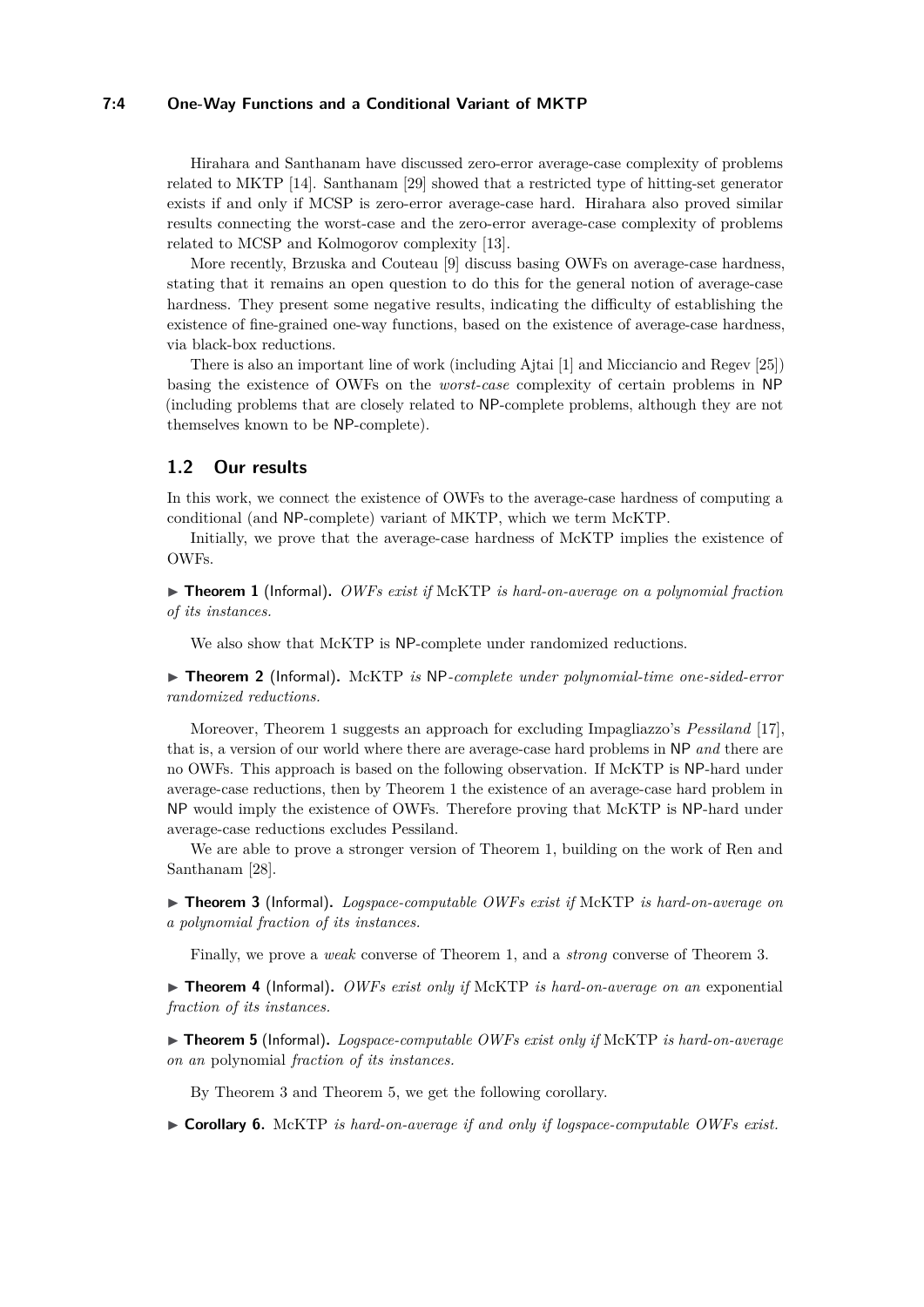# **1.2.1 How significant are our results?**

The reader may wonder whether the hypothesis of Theorem [1](#page-3-0) is overly strong. Is there perhaps some trivial heuristic that succeeds well on average for this NP-complete decision problem?

The input to the problem consists of a triple  $(x, y, \theta)$ , where the question is whether  $KT(x | y) \leq \theta$ , where  $\theta$  is a number bounded by  $|x| + O(\log|x|)$ . A simple heuristic is to accept if  $\theta$  is at the high end of this range, and reject otherwise; one can augment this to accept for slightly lower values of  $\theta$  if x has certain hallmarks of low complexity (such as starting or ending with a logarithmic number of zeros, or agreeing with *y* on those substrings). However, when inputs are chosen at random, this heuristic still seems likely to fail with constant probability if *θ* is close to the boundary between where the heuristic accepts and rejects. In particular, it is far from clear how to design a heuristic that would have failure probability less than, say  $1/s^2$ , where  $\theta$  ranges over a domain of size *s*. In particular, it seems quite plausible that there is a constant *k* for which no heuristic can achieve failure probability less than  $1/s^k$ , which is precisely the hypothesis of Theorem [1,](#page-3-0) and is sufficient for the existence of OWFs.

Moreover, by Theorem [5,](#page-3-4) this hypothesis is in fact *equivalent* to the existence of logspacecomputable OWFs, which is widely believed to hold.

By the same token, the conclusion of Theorem [4](#page-3-2) gives a much weaker, but still non-trivial, average-case hardness condition for McKTP.

# **1.3 Our techniques**

Our main results are Theorem [1,](#page-3-0) Theorem [2,](#page-3-1) and Theorem [4.](#page-3-2) Below we provide some intuition regarding their proofs.

- **1.** Theorem [1](#page-3-0) is proved by
	- **a.** giving an average-case decision-to-search reduction for McKTP (see Lemma [20\)](#page-9-0) and
	- **b.** observing that a recent result by Liu and Pass [\[20\]](#page-13-3), whereby they prove that the average-case hardness of a search variant of time-bounded Kolmogorov complexity *K<sup>t</sup>* yields OWFs, can be adjusted to the case of McKTP as well (see Lemma [21\)](#page-9-1). The three properties of time-bounded Kolmogorov complexity  $K^t$ , for some  $t : \mathbb{N} \to \mathbb{N}$

where  $t(n) \geq n$  for all  $n \in \mathbb{N}$ , that are used by Liu and Pass, are as follows.

- **i.** One can create a string of low time-bounded Kolmogorov complexity in polynomial time. This can be done by running a universal Turing machine *U* on some string, for polynomially-many steps, and subsequently recording the output of *U*.
- <span id="page-4-0"></span>ii. For any string  $x$ , the possible values of its  $K<sup>t</sup>$  complexity are polynomially-many in |*x*|. In fact, there is a  $c > 0$  such that, for any function  $t : \mathbb{N} \to \mathbb{N}$  such that *t*(*n*) ≥ *n* for all *n* ∈ N, and any string *x*, the possible values of  $K<sup>t</sup>(x)$  are at most  $|x| + c$ .
- iii. The following domination property holds. Let  $x^* \in \{0,1\}^n$  be a string, and  $c > 0$ be as in Item [1\(b\)ii.](#page-4-0) Then,

$$
\Pr_{\Pi \sim \{0,1\}^{n+c}} \left[ U\Big(\Pi, 1^{t(n)}\Big) = x^* \right] \ge \frac{1}{2^{n+c}} = \frac{2^{-n}}{2^c} \ge \frac{\mathbf{Pr}_{x \sim \{0,1\}^n}[x = x^*]}{\text{poly}(n)}.
$$

As it turns out, all of these properties are satisfied even when one considers McKTP.

**2.** Theorem [3](#page-3-3) is proved by use of the techniques of [\[28\]](#page-13-0). In particular, the proof of Theorem [1](#page-3-0) shows that the following function is one-way, if McKTP is hard-on-average: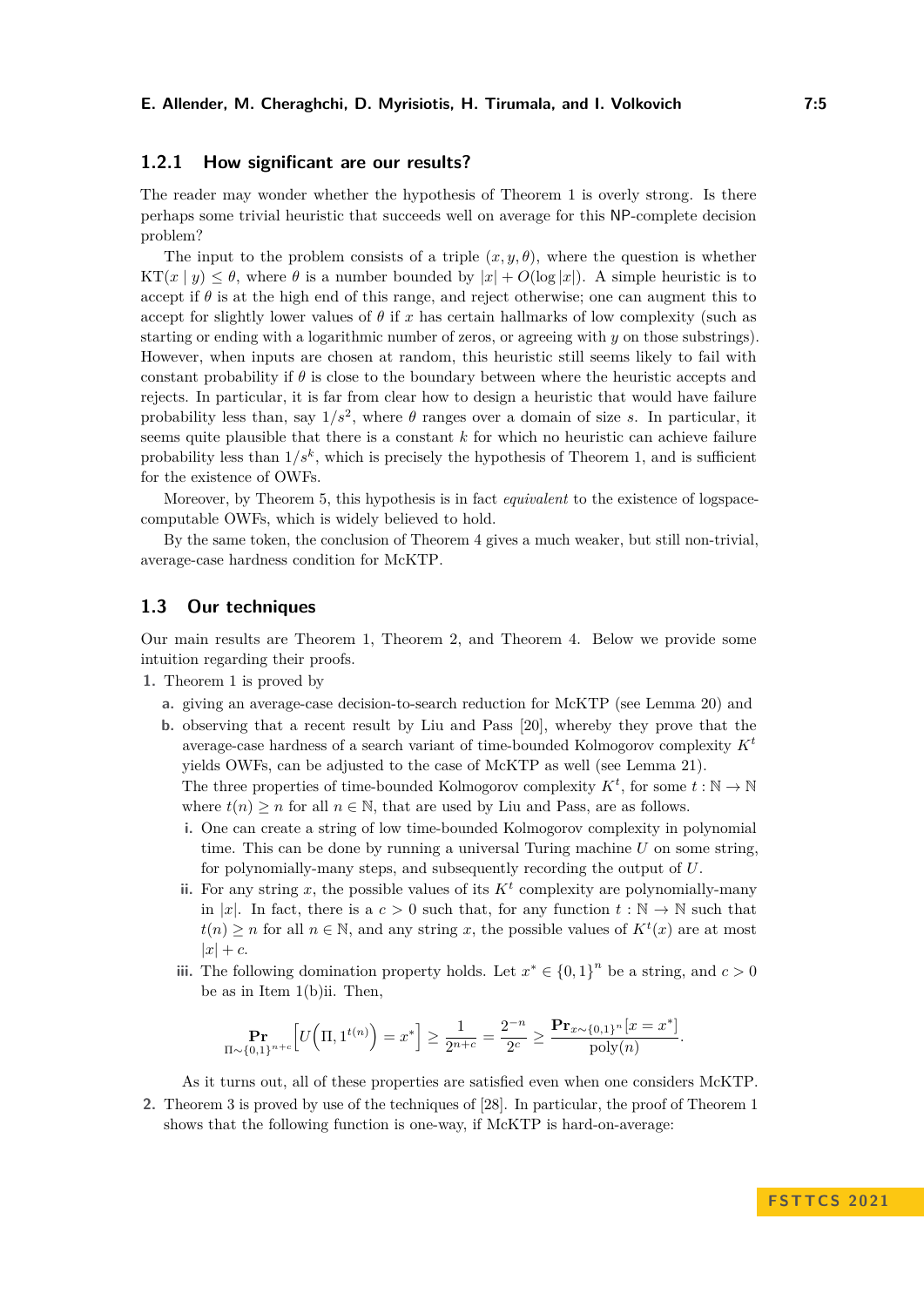Given  $(s, t, y, \Pi)$ , output the string obtained by running *U* on *y* and the length-*s* prefix of Π for *t* steps.

Ren and Santhanam observe that this function is logspace-computable if we restrict *t* to be  $O(\log n)$ . Then, crucially, they show that for most strings in the range of this function,  $s + t$  is minimized when  $t = O(\log n)$ . These insights, combined with the the proof of the preceding theorem, suffice.

- **3.** Theorem [2](#page-3-1) is proved by
	- **a.** noting that McKTP is in NP (see Lemma [11\)](#page-7-0) and
	- **b.** showing the NP-hardness of McKTP (see Corollary [34\)](#page-18-0). This is done by giving a polynomial-time randomized reduction from Set Cover, which is NP-hard to approximate (see Corollary [33\)](#page-18-1), to an appropriate gap version of McKTP (see Corollary [32\)](#page-18-2). Note that this step closely mimics the proof of Ilango [\[15\]](#page-13-16) for the NP-hardness of Minimum Oracle Circuit Size Problem (MOCSP).
- **4.** Theorem [4](#page-3-2) is proved by giving a proof of its contrapositive statement, as explained by the items below.
	- **a.** Assume that McKTP is easy on average under the uniform distribution.
	- **b.** By a corollary of Ilango, Loff, and Oliveira, for all  $a \geq 1$ , there exists a learning algorithm for  $SIZE[n^a]$  that works for infinitely many  $n \in \mathbb{N}$ .
	- **c.** By a learner-to-distinguisher reduction, for every polynomial-time computable Boolean function family  $\{f_y\}_{y \in \{0,1\}^*}$ , there is a distinguisher for  $\{f_y\}_{y \in \{0,1\}^*}$ .
	- **d.** By the correctness of the works by Håstad, Implagliazzo, Levin, and Luby [\[12\]](#page-12-0), and Goldreich, Goldwasser, and Micali [\[11\]](#page-12-9), there are no OWFs.
- **5.** Theorem [5](#page-3-4) is proved by giving a slight modification to the proof of [\[28,](#page-13-0) Lemma 4.7].

# **1.4 Paper organization**

In Section [2](#page-5-0) we give some background knowledge and useful facts. We prove Theorem [1](#page-3-0) in Section [3,](#page-8-0) Theorem [3](#page-3-3) in Section [4,](#page-11-0) and Theorem [5](#page-3-4) in Section [5.](#page-12-10) Finally, we prove Theorem [2](#page-3-1) in Appendix [B.](#page-15-0) Theorem [4](#page-3-2) is proved in the full version of the paper [\[5\]](#page-12-3).

# <span id="page-5-0"></span>**2 Preliminaries**

#### **2.1 Notation**

We denote the natural numbers by N and the positive reals by  $\mathbb{R}_{>0}$ . For any  $n \in \mathbb{N}$ , we denote the set  $\{1, \ldots, n\}$  by  $[n]$ . Let  $x = (x_1, \ldots, x_n) \in \{0, 1\}^n$  be a string of length *n*; we write  $|x| := n$ . The empty string is denoted by  $\lambda$ .

We denote by  $\mathcal{F}_n$  the class of all Boolean functions on  $n$  variables. We identify infinite Boolean functions  $f: \{0,1\}^* \to \{0,1\}$  with collections  $\{f_n\}_{n\in\mathbb{N}}$ , whereby  $f_n: \{0,1\}^n \to$  $\{0,1\}$  for all  $n \in \mathbb{N}$ .

We consider Boolean circuits over the bounded fan-in  $\{\wedge_2, \vee_2, \neg\}$  basis. Given a circuit, its *size* is the number of its gates. Let  $s : \mathbb{N} \to \mathbb{N}$  be a function. If we use *s* to upper bound the size of some circuit, then we shall call *s* a *size function*.

Given a Boolean function  $f: \{0,1\}^n \to \{0,1\}$ , the *circuit complexity of*  $f$ , denoted  $CC(f)$ , is the size of a minimum size circuit that computes *f*. For a size function  $s : \mathbb{N} \to \mathbb{N}$ , we denote by  $\text{SIZE}[s(n)]$  the class of Boolean functions  $f = \{f_n\}_{n \in \mathbb{N}}$ , whereby  $f_n : \{0,1\}^n \to \{0,1\}$  for all  $n \in \mathbb{N}$ , such that  $\mathrm{CC}(f_n) \leq s(n)$  for all  $n \in \mathbb{N}$ .

In this work, we do not distinguish between Turing machines and algorithms. We say that an algorithm *A* is a *PPT algorithm* if *A* is a probabilistic polynomial-time algorithm. If *A* is a PPT algorithm that runs in time  $p(n)$  for a polynomial p, then we denote by  $A(x; r)$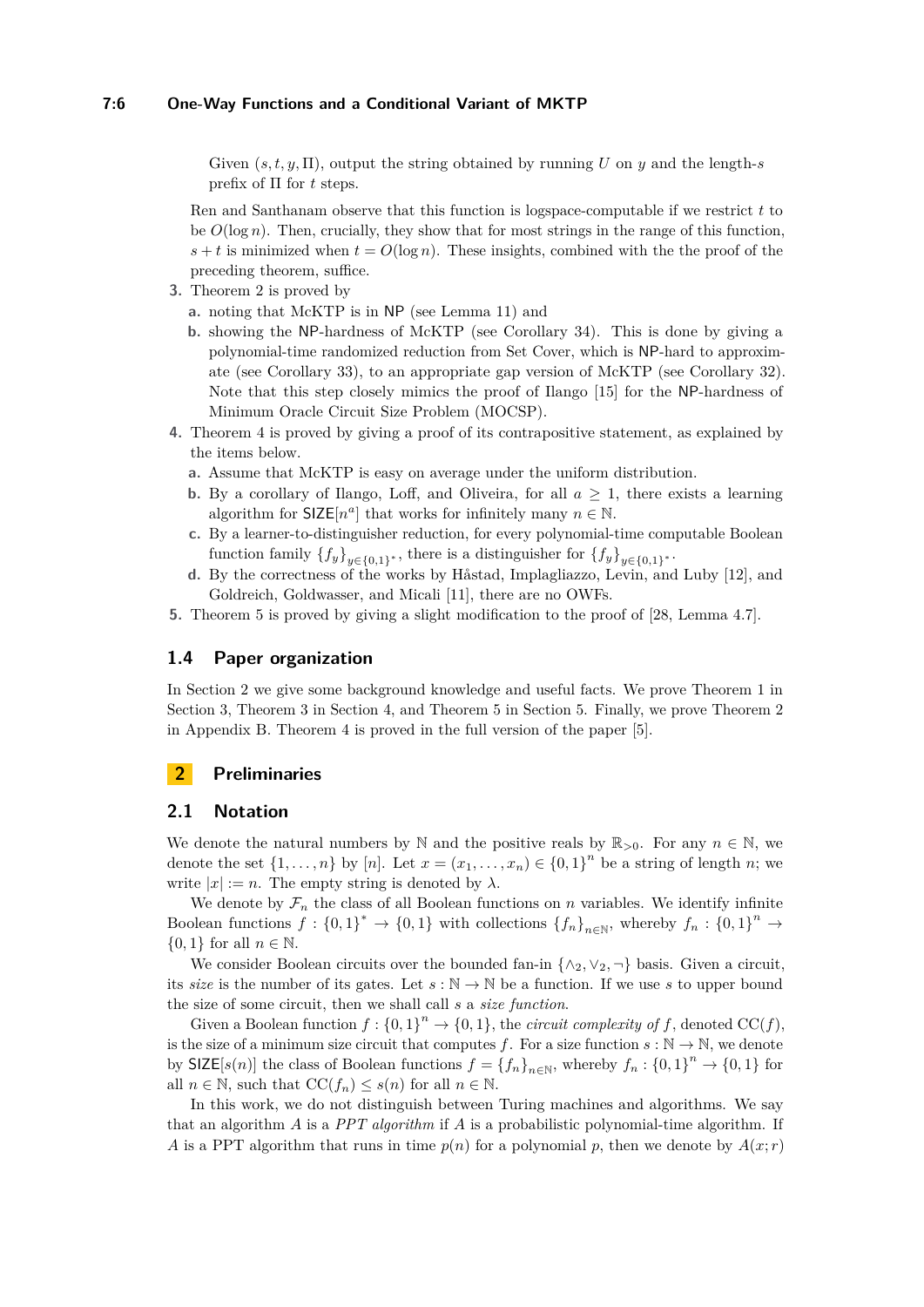the output of *A* on input  $x \in \{0,1\}^*$  using random bits  $r \in \{0,1\}^{p(|x|)}$ . We say that an algorithm *A* is a *PPT oracle algorithm* if *A* is a PPT algorithm that has access to some oracle. If *A* is a PPT oracle algorithm that runs in time  $p(n)$  for a polynomial *p* and has access to an oracle for a language  $L \subseteq \{0,1\}^*$ , then we denote by  $A^L(x; r)$  the output of  $A^L$ on input  $x \in \{0,1\}^*$  using random bits  $r \in \{0,1\}^{p(|x|)}$ .

# **2.2 Probability theory**

<span id="page-6-0"></span>We will use the following useful fact from probability theory.

 $\blacktriangleright$  **Lemma 7** (Markov's inequality). If X is a non-negative random variable with  $\mu := \mathbf{E}[X]$ , *then for all*  $k > 0$  *it is the case that*  $\Pr[X \ge k\mu] \le 1/k$ .

# **2.3 KT complexity**

### **2.3.1 A universal Turing machine**

In what follows, we fix some *efficient* universal (oracle) Turing machine (UTM) *U*. Let  $y, \Pi, z \in \{0, 1\}^*$  and  $t \in \mathbb{N}$ . The notation  $U^{\Pi, y}(z, 1^t)$  denotes the output of *U* when *U* runs the program Π on input *z* for at most *t* steps, given that *U* has extended oracle access to program Π and standard oracle access to auxiliary string *y*. These notions are defined as follows.

**1.** *Standard oracle access to auxiliary string y* means that *U* has a standard oracle tape  $T_y$ of  $\log |y|$  cells, and that in order to read a bit  $y_i$  of  $y$ , whereby  $1 \leq i \leq |y|$ , the machine *U* has to write  $i \in \{0,1\}^{\log|y|}$  on  $T_y$  and then enter a question state. In the next step, the contents of  $T_y$  are erased and replaced by a bit *b* such that  $b = y_i$ .

One important aspect of our choice of *U* is that, for every auxiliary string  $y \in \{0,1\}^*$ and  $1 \leq i \leq \log |y|$ , the oracle query  $y_i \stackrel{?}{=} 1$  is such that it *requires* time  $\log |y|$ , and can be implemented in time  $O(\log |y|)$ .

**2.** *Extended oracle access to program*  $\Pi$  means that *U* has a tape  $T_{\Pi}$  of  $|\Pi|$  cells that contains Π, and the head of *T*<sup>Π</sup> has *both* the ability to jump to an indexed location 1 ≤ *i* ≤ |Π| of *T*<sub>Π</sub>, namely *T*<sub>Π</sub>[*i*] =  $\Pi$ <sub>*i*</sub>, *and* to move left and right on *T*<sub>Π</sub>. Note that in the former case the index *i* is written in a separate tape of  $log|\Pi|$  cells, specifically allocated for that purpose. (So extended oracle access implies the existence of two tapes that help facilitate the oracle query.)

The notation  $U^{\Pi,y}(z)$  denotes the output of *U* when *U* runs the program  $\Pi$  on input *z*, until Π halts (if this is the case, otherwise Π runs forever), whereby *U* has extended oracle access to Π and standard oracle access to *y*.

In this work, we will assume that whenever *U* is given oracle access to a program Π, this access will be *extended*, and whenever *U* is given oracle access to an auxiliary string *y*, this access will be *standard*. This is mainly to avoid unnecessary complications in the proof of Theorem [2](#page-3-1) (where it is convenient to have sequential access to  $\Pi$ , while requiring that each query to *y* uses logarithmic time) while maintaining the trivial upper bound on KT complexity (see Lemma [8\)](#page-7-1) which requires oracle access to Π.

We will also assume that the output of *U* will either be 1 or 0, on any input.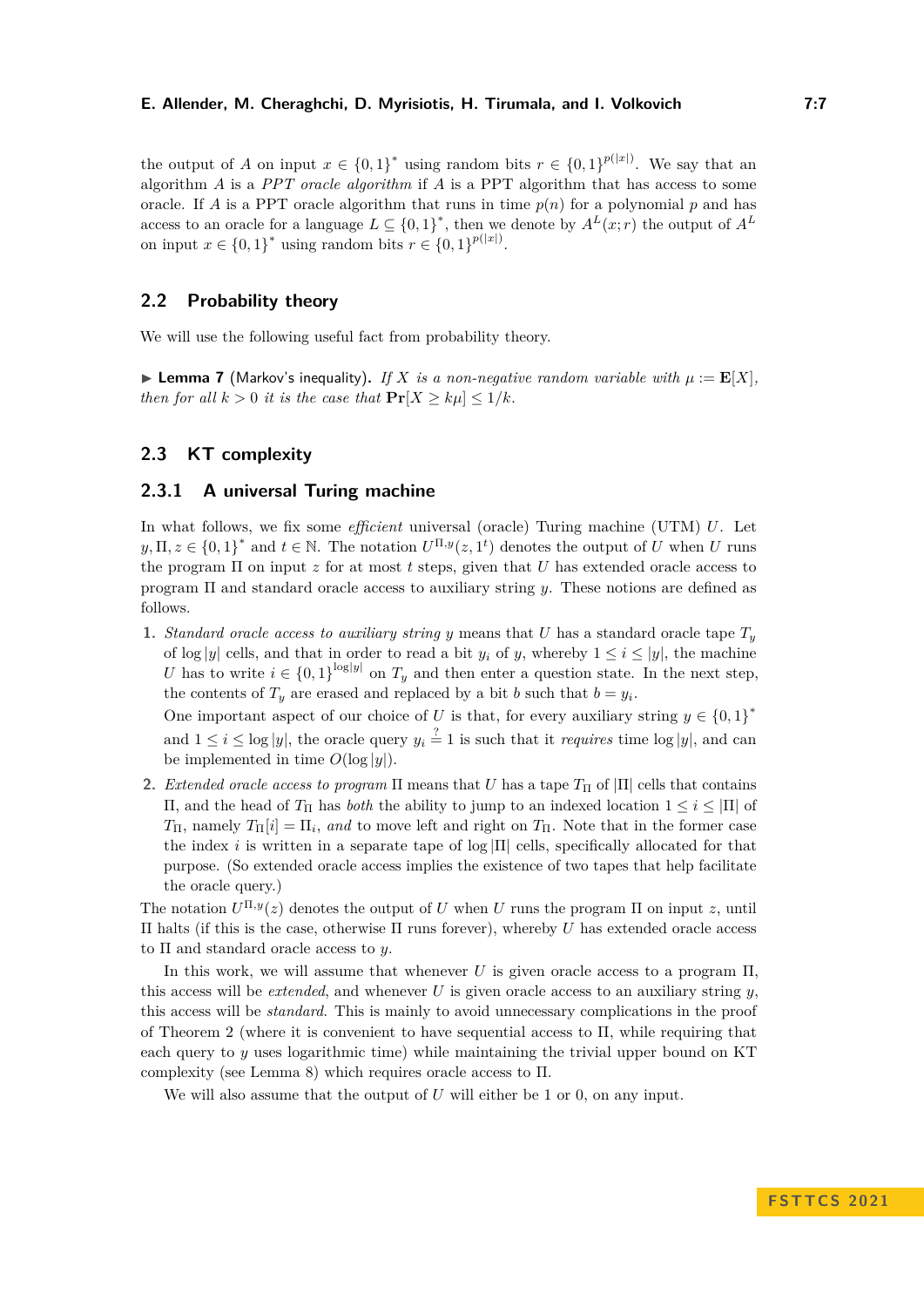# **2.3.2 Definition of KT complexity, and some properties**

Given strings  $x, y \in \{0, 1\}^*$ , we define the *KT complexity of x given y*, denoted KT(*x* | *y*), to be the minimum value of  $|\Pi| + t$  over programs  $\Pi \in \{0,1\}^*$  and run-time bounds  $t \in \mathbb{N}$ whereby for all  $1 \leq i \leq |x|$  it is the case that  $U^{\Pi,y}(i,1^t) = x_i$ .<sup>[2](#page-7-2)</sup> For all strings  $x \in \{0,1\}^*$ , we define  $KT(x)$  to be equal to  $KT(x | \lambda)$ .

<span id="page-7-1"></span>▶ **Lemma 8** ([\[4\]](#page-12-1)). *There is a*  $c > 0$  *such that for all*  $x \in \{0,1\}^*$  *it is the case that* KT(*x*) *is*  $at most |x| + c log |x|$ .

<span id="page-7-3"></span>▶ **Corollary 9.** *There is a c* > 0 *such that for all*  $x, y \in \{0, 1\}^*$  *it is the case that* KT(*x* | *y*) *is at most*  $|x| + c \log |x|$ .

#### **2.4 Minimum Conditional KT-complexity Problem, and variants**

We give here formal definitions of the computational problems that we will consider in this work. These are the decision and search variants of McKTP.

▶ **Definition 10** (Decision variant). Let  $c > 0$  be as in Corollary [9.](#page-7-3) Let  $n \in \mathbb{N}$  and  $m : \mathbb{N} \to \mathbb{N}$ . *The* Minimum *m*-Conditional KT-complexity Problem of dimension *n* (McKT*m*P of dimension *n*) *is defined as follows.*

- *Input: Strings*  $x \in \{0,1\}^n$ ,  $y \in \{0,1\}^{m(n)}$ , and a parameter  $0 \le \theta \le n + c \log n$  *in binary.*
- *Question: Is there a program*  $\Pi \in \{0,1\}^*$  *and a run-time bound*  $t \in \mathbb{N}$  *such that*  $U^{\Pi,y}(i,1^t) = x_i$  *for all*  $1 \leq i \leq n$ *, and*  $|\Pi| + t \leq \theta$ ?

The following result is a standard observation.

<span id="page-7-0"></span> $\blacktriangleright$  **Lemma 11.** For all polynomial-time computable functions  $m : \mathbb{N} \to \mathbb{N}$ , it is the case that McKT*<sup>m</sup>*P *of dimension n is in* NP*.*

▶ **Definition 12** (Search variant)**.** *Let n* ∈ N *and m* : N → N*. The* search variant of Minimum *m*-Conditional KT-complexity Problem of dimension *n* (Search McKT*<sup>m</sup>*P of dimension *n*) *is defined as follows.*

- *Input: Strings*  $x \in \{0,1\}^n$  *and*  $y \in \{0,1\}^{m(n)}$ *.*
- *Output: A program*  $\Pi \in \{0,1\}^*$  and a run-time bound  $t \in \mathbb{N}$  in binary such that  $U^{\Pi,y}(i,1^t) = x_i$  *for all*  $1 \leq i \leq n$ *, and the sum*  $|\Pi| + t$  *is minimized over the choices of*  $\Pi$ *and t.*

# **2.5 One-way functions**

*x*∼{0*,*1}

In the following, a function  $\mu$  is said to be *negligible* if for every polynomial  $p$  there exists a  $n_0 \in \mathbb{N}$  such that for all naturals  $n > n_0$  it is the case that  $\mu(n) \leq 1/p(n)$ .

▶ **Definition 13.** Let  $f : \{0,1\}^* \to \{0,1\}^*$  be a polynomial-time computable function. We say *that f is a* one-way function (OWF) *if for every PPT algorithm A there exists a negligible function*  $\mu$  *such that for all*  $n \in \mathbb{N}$  *it is the case that* 

$$
\Pr_{\sim \{0,1\}^n, r} \left[ A(1^n, f(x); r) \in f^{-1}(f(x)) \right] < \mu(n)
$$

*where the size of r is equal to the running time of A.*

<span id="page-7-2"></span><sup>&</sup>lt;sup>2</sup> Originally [\[4\]](#page-12-1), KT(*x* | *y*) was defined with the additional requirement that, for  $i = |x|+1$ ,  $U^{\Pi,y}(i,1^t) = *$ . We do not need that additional complication here, although our theorems would also hold using that definition.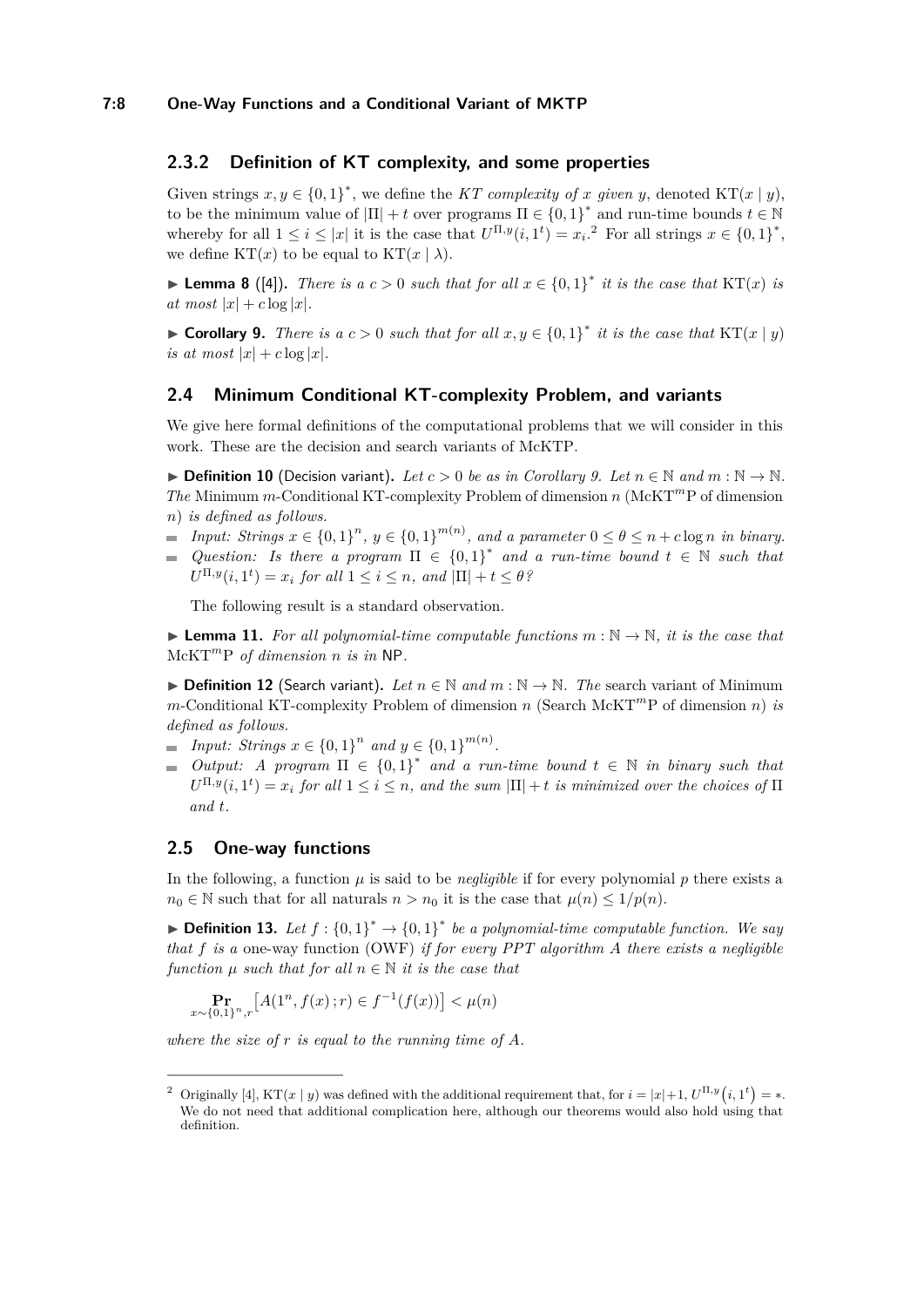We will also employ the following weaker notion of OWFs.

▶ **Definition 14.** Let  $f: \{0,1\}^* \rightarrow \{0,1\}^*$  be a polynomial-time computable function. We *say that f is an α*-weak one-way function (*α*-weak OWF) *if for every PPT algorithm A and all sufficiently large*  $n \in \mathbb{N}$  *it is the case that* 

$$
\Pr_{x \sim \{0,1\}^n, r} \left[ A(1^n, f(x); r) \in f^{-1}(f(x)) \right] < 1 - \alpha(n)
$$

*where the size of r is equal to the running time of A. We say that f is a* weak one-way function (weak OWF) *if there exists some polynomial*  $q > 0$  *such that*  $f$  *is a* (1/q)*-weak OWF.*

Yao [\[30\]](#page-13-17) proved that the existence of weak OWFs implies the existence of OWFs.

<span id="page-8-4"></span>▶ **Theorem 15** ([\[30\]](#page-13-17))**.** *Assume that there exists a weak one-way function. Then there exists a one-way function. (Also, if there exists a weak-one-way function computable in logspace, then there is a one-way function computable in logspace.)*

# **2.6 Average-case hardness/easiness**

A *heuristic H* is a PPT algorithm that, on input any  $x \in \{0,1\}^n$ , outputs a value in  $\{0,1\}$ along each computation path.

<span id="page-8-1"></span>**► Definition 16** (Average-case hardness). Let  $\alpha : \mathbb{N} \to [0,1]$  be a failure parameter function. *We say that a function*  $f: \{0,1\}^n \to \{0,1\}$  *is*  $\alpha$ -hard-on-average ( $\alpha$ -HoA) *if for all heuristics H and all sufficiently large*  $n \in \mathbb{N}$  *it is the case that* 

$$
\Pr_{x \sim \{0,1\}^n, r} [H(x; r) = f(x)] \le 1 - \alpha(n)
$$

*where the size of r is equal to the running time of H.*

<span id="page-8-2"></span>**• Definition 17** (Average-case easiness). Let  $\alpha : \mathbb{N} \to [0,1]$  be a success parameter function. *We say that a function*  $f: \{0,1\}^n \to \{0,1\}$  *is*  $\alpha$ *-easy-on-average* ( $\alpha$ -EoA) *if*  $f$  *is not*  $(1-\alpha)$ *hard-on-average; that is, if there exists some heuristic*  $H$  *such that for infinitely many*  $n \in \mathbb{N}$ *it is the case that*

$$
\Pr_{x \sim \{0,1\}^n, r} [H(x; r) = f(x)] > 1 - (1 - \alpha(n)) = \alpha(n)
$$

*where the size of r is equal to the running time of H.*

Let  $R \subseteq \{0,1\}^n \times \{0,1\}^*$  be a search problem. A *heuristic H* is a PPT algorithm that, on input any  $x \in \{0,1\}^n$ , outputs a value in  $\{0,1\}^*$  along each computation path.

The notions of average-case hardness and easiness for search problems are defined in a fashion similar to that of decision problems; see Definition [16](#page-8-1) and Definition [17.](#page-8-2)

# <span id="page-8-0"></span>**3 OWFs from average-case hardness of McKTP**

<span id="page-8-3"></span>In this section, we prove the following result.

 $\triangleright$  **Theorem 18.** Assume that, for some  $m : \mathbb{N} \to \mathbb{N}$ , McKT<sup>m</sup>P of dimension *n* is  $(1/p)$ -HoA *for some polynomial p. Then, there exists some weak OWF.*

By Theorem [18](#page-8-3) and Theorem [15,](#page-8-4) we get the following corollary.

▶ **Corollary 19** (Theorem [1,](#page-3-0) restated). Assume that, for some  $m : \mathbb{N} \to \mathbb{N}$ , McKT<sup>m</sup>P of *dimension n is* (1*/p*)*-HoA for some polynomial p. Then, there exists some OWF.*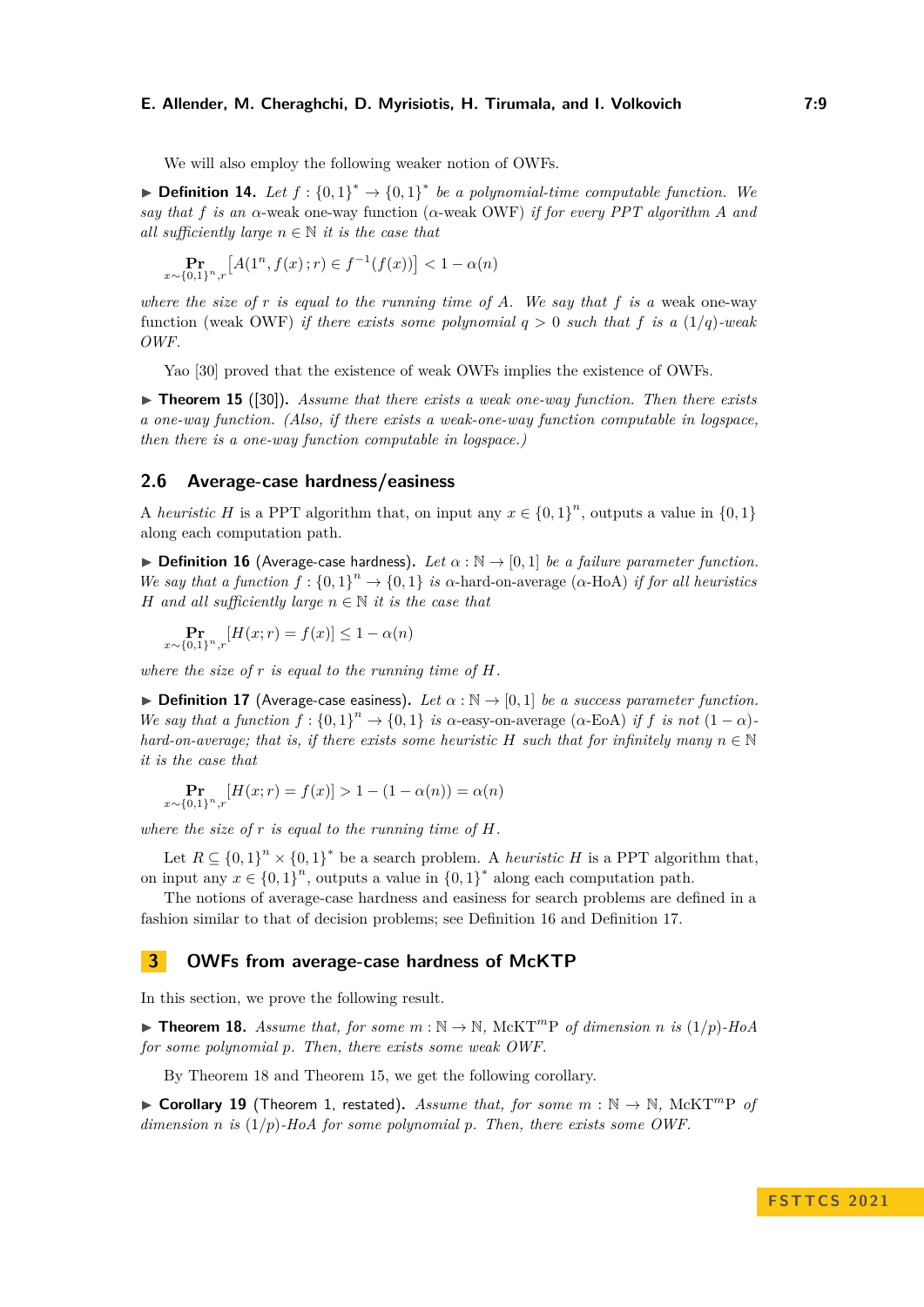#### **7:10 One-Way Functions and a Conditional Variant of MKTP**

# **3.1 Proof of Theorem [18](#page-8-3)**

<span id="page-9-0"></span>We will first require the following two lemmas.

▶ **Lemma 20.** For all functions  $m : \mathbb{N} \to \mathbb{N}$ , if McKT<sup>m</sup>P is  $(1/p)$ -HoA for some polynomial p, then Search McKT<sup>*m*</sup>P *is*  $(1/p^2)$ -HoA.

**Proof.** We will prove the contrapositive. That is, we will prove that if Search McKT*<sup>m</sup>*P is  $(1 - 1/p^2)$ -EoA, then McKT<sup>*m*</sup>P is  $(1 - 1/p)$ -EoA. In what follows, let  $c > 0$  be as in Corollary [9.](#page-7-3)

Let  $N' := n + m(n)$  be the size of the instances of Search McKT<sup>m</sup>P of dimension *n*. Assume that Search McKT<sup>*m*</sup>P is  $(1 - 1/p^2)$ -EoA. That is, assume that there exists some heuristic *H'* that on input a random instance  $(x, y) \in \{0, 1\}^n \times \{0, 1\}^{m(n)}$  outputs with probability greater than  $1 - 1/p(N')^2$  a program  $\Pi \in \{0,1\}^*$  and a run-time bound  $t \in \mathbb{N}$  (in binary) such that  $U^{\Pi,y}(i,1^t) = x_i$  for all  $1 \leq i \leq n$ , and the sum  $|\Pi| + t$  is minimized over the choices of Π and *t*.

Given *H'*, a heuristic *H* for McKT<sup>*m*</sup>P of dimension *n* and input size  $N := n + m(n) +$  $log(n + c \log n)$ , works as follows:

On input strings  $x \in \{0,1\}^n$  and  $y \in \{0,1\}^{m(n)}$ , and a size parameter  $0 \le \theta \le$  $n + c \log n$  in binary, run *H'* on  $(x, y)$  to get a program  $\Pi \in \{0, 1\}^*$  and a run-time bound  $t \in \mathbb{N}$  (in binary). If  $\Pi$  and  $t$  are such that  $U^{\Pi,y}(i,1^t) = x_i$  for all  $1 \le i \le n$ and  $|\Pi| + t \leq \theta$ , then return YES. Else, return NO.

Note that the running time of *H* is polynomial in *N*. The success probability of *H* over a random instance  $(x, y, \theta)$  and random bits *r* is

$$
\begin{aligned}\n&\Pr_{x,y,\theta,r}[H(x,y,\theta;r) \text{ succeeds}] \\
&\geq \Pr_{x,y,\theta,r}[H(x,y,\theta;r) \text{ succeeds} \mid H'(x,y;r) \text{ succeeds}] \cdot \Pr_{x,y,r}[H'(x,y;r) \text{ succeeds}] \\
&> 1 \cdot \left(1 - \frac{1}{p(N')^2}\right) = 1 - \frac{1}{p(N')^2} \geq 1 - \frac{1}{p(N)},\n\end{aligned}
$$

since  $1/p(N')^2 \leq 1/p(N)$  for all sufficiently large  $n \in \mathbb{N}$ , as desired.

Therefore, McKT<sup>*m*</sup>P is  $(1 - 1/p)$ -EoA as witnessed by *H*.

The following is an elaboration on the seminal work by Liu and Pass [\[20\]](#page-13-3).

<span id="page-9-1"></span>▶ **Lemma 21** (Following Liu and Pass [\[20\]](#page-13-3)). *Assume that, for some function*  $m : \mathbb{N} \to \mathbb{N}$ , Search McKT<sup>*m*</sup>P *is*  $(1/p)$ *-HoA for some polynomial p. Then, there exists some weak OWF.* 

**Proof.** Fix some UTM *U*, and let  $c > 0$  be as in Corollary [9.](#page-7-3) Let  $n \in \mathbb{N}$  be sufficiently large and such that Search McKT<sup>*m*</sup>P of dimension *n* is  $(1/p)$ -HoA. Consider the function  $f: \{0,1\}^* \to \{0,1\}^*$  defined by the mapping rule

$$
(s, t, y, \Pi') \mapsto (s + t, U^{\Pi, y}(1, 1^t), \dots, U^{\Pi, y}(n, 1^t), y),
$$

where  $m := m(n)$ ,  $y \in \{0,1\}^m$ ,  $\Pi' \in \{0,1\}^{n+c \log n}$  is a program, and  $\Pi := \Pi'|_{[s]}$  is the *s*-bit prefix of  $\Pi'$ . Note that without loss of generality,  $s+t \leq n+c \log n$ , by Corollary [9.](#page-7-3) This also implies that  $s \leq n + c \log n$  and  $t \leq n + c \log n$ . For that matter, f is a function from  $\{0,1\}^M$ to  $\{0,1\}^N$ , where  $M := 2 \log(n + c \log n) + m + n + c \log n$  and  $N := \log(n + c \log n) + n + m$ , and is computable in polynomial time.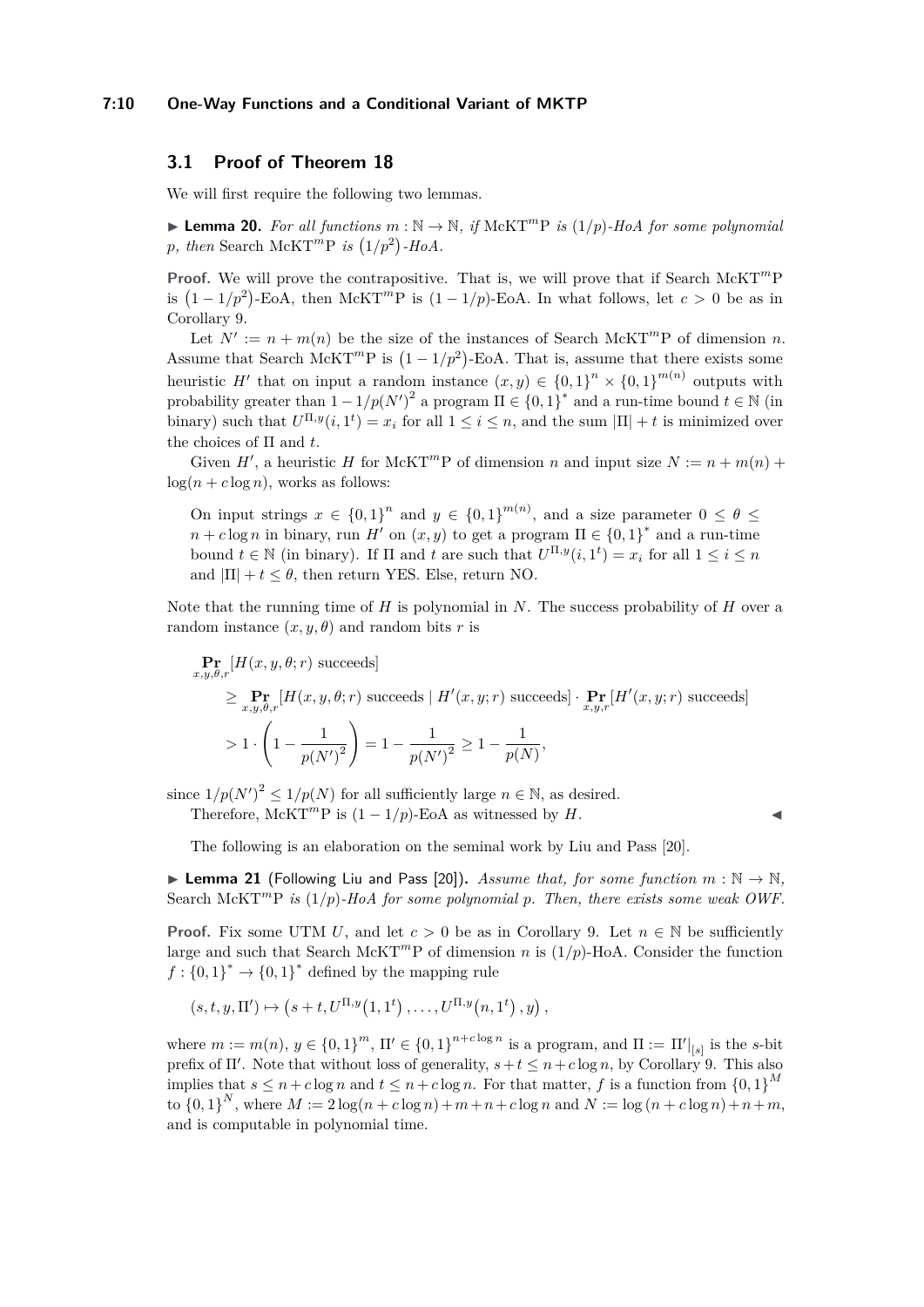Observe also that *f* is only defined over infinitely many input lengths. However, by a padding trick,  $f$  can be transformed into another function  $f'$  that is defined over all input lengths, and such that  $f'$  is a weak one-way function, given that  $f$  is [\[20\]](#page-13-3).

We now claim that if Search McKT<sup>*m*</sup>P is  $(1/p)$ -HoA, then *f* is a  $(1/q)$ -weak OWF, where *q* is a polynomial such that  $q(n) := 2(n + c \log n)^2 n^c p(n + m(n))^3$  for all  $n \in \mathbb{N}$ . Towards a contradiction, assume that there exists a PPT algorithm *A* that inverts *f* with probability at least  $1 - 1/q(M) > 1 - 1/q(n)$ .

First, note that except for a fraction  $1/(2p(n+m))$  of sequences of random bits *r* for *A*, the deterministic machine  $A_r$ , given by  $A_r(f(z)) := A(f(z); r)$  for all  $z \in \{0,1\}^M$ , fails to invert *f* with probability at most  $2p(n+m)/q(n)$  over a uniformly random input *z*. This is so, as

$$
\begin{split} \mathbf{Pr}_{r} \bigg[ & \mathbf{Pr}_{z} \Big[ A_{r}(f(z)) \text{ fails} \Big] > \frac{2p(n+m)}{q(n)} \bigg] \\ &\leq \mathbf{Pr}_{r} \bigg[ \mathbf{Pr}_{z} \big[ A_{r}(f(z)) \text{ fails} \big] \geq 2p(n+m) \cdot \mathbf{Pr}_{z,r} \big[ A_{r}(f(z)) \text{ fails} \big] \bigg] \\ &= \mathbf{Pr}_{r} \big[ \mathbf{Pr}_{z} \big[ A(f(z);r) \text{ fails} \big] \geq 2p(n+m) \cdot \mathbf{E}_{r} \big[ \mathbf{Pr}_{z} \big[ A(f(z);r) \text{ fails} \big] \big] \bigg] \leq \frac{1}{2p(n+m)}, \end{split}
$$

by Lemma [7.](#page-6-0) Henceforth, we will call such a sequence of random bits *good*; otherwise, we will call a sequence of random bits *bad*. Therefore, we have

$$
\Pr_{z,r}[A(f(z);r) \text{ fails} | r \text{ is good}] = \Pr_{z,r}[A_r(f(z)) \text{ fails} | r \text{ is good}] \le \frac{2p(n+m)}{q(n)}.
$$

We propose the following heuristic *H* for Search McKT<sup>*m*</sup>P:

On input strings  $x \in \{0,1\}^n$  and  $y \in \{0,1\}^m$ , and using random bits *r*, the algorithm *H* runs  $A(j, x, y; r)$  for all  $j \in [n + c \log n]$ . For each  $j \in [n + c \log n]$ ,  $A(j, x, y; r)$  returns a tuple  $(s_j, t_j, y, \Pi'_j)$ . Then,  $H(x, y; r)$  returns a program  $\left. \Pi'_k \right|_{[s_k]}$ from  $\left\{\left. \Pi'_j \right|_{[s_j]} \right\}$ o  $j \in [n+c \log n]$  such that  $U^{\Pi'_{k}}|_{[s_{k}]}^{y}$   $(i, 1^{t_{k}}) = x_{i}$  for all  $1 \leq i \leq n$ , and  $\left| \Pi'_k \right|_{[s_k]} \Big| + t_k = s_k + t_k$  is minimized.

We will now analyze the average-case performance of *H*. Fix a good sequence of random bits *r*, as defined above, and recall that, in this case,  $\mathbf{Pr}_z[A_r(f(z))$  fails]  $\leq 2p(n+m)/q(n)$ . Let  $S_r$  be the set of inputs  $(x, y)$  for which  $H(x, y; r)$  fails, when given random bits *r*. Observe that, for any good *r*,

$$
\Pr_{x,y}[H(x,y;r) \text{ fails}] = \frac{|S_r|}{2^{n+m}}.
$$

Consider  $(x, y) \in S_r$  and let  $w_{x,y} := \text{KT}(x \mid y)$  be the conditional KT-complexity of *x* given *y*. By Corollary [9,](#page-7-3) we have  $w_{x,y} \leq n + c \log n$ . If  $H(x, y; r)$  fails, then it means that *A* fails to invert  $(w_{x,y}, x, y)$  when given the good sequence of random bits *r*.

Recall that  $\mathbf{Pr}_z[A_r(f(z))]$  fails  $\leq 2p(m(n+1))/q(n)$ . Recall also, from the definition of *f*, and from the fact that  $w_{x,y} \leq n + c \log n$ , that

$$
\Pr_z[f(z) = (w_{x,y}, x, y)] \ge \frac{1}{(n + c \log n)^2 \cdot 2^m \cdot 2^{n + c \log n}}.
$$

Thus, for any good sequence *r*, we have

$$
\frac{2p(n+m)}{q(n)} \ge \Pr_z[A_r(f(z)) \text{ fails}]
$$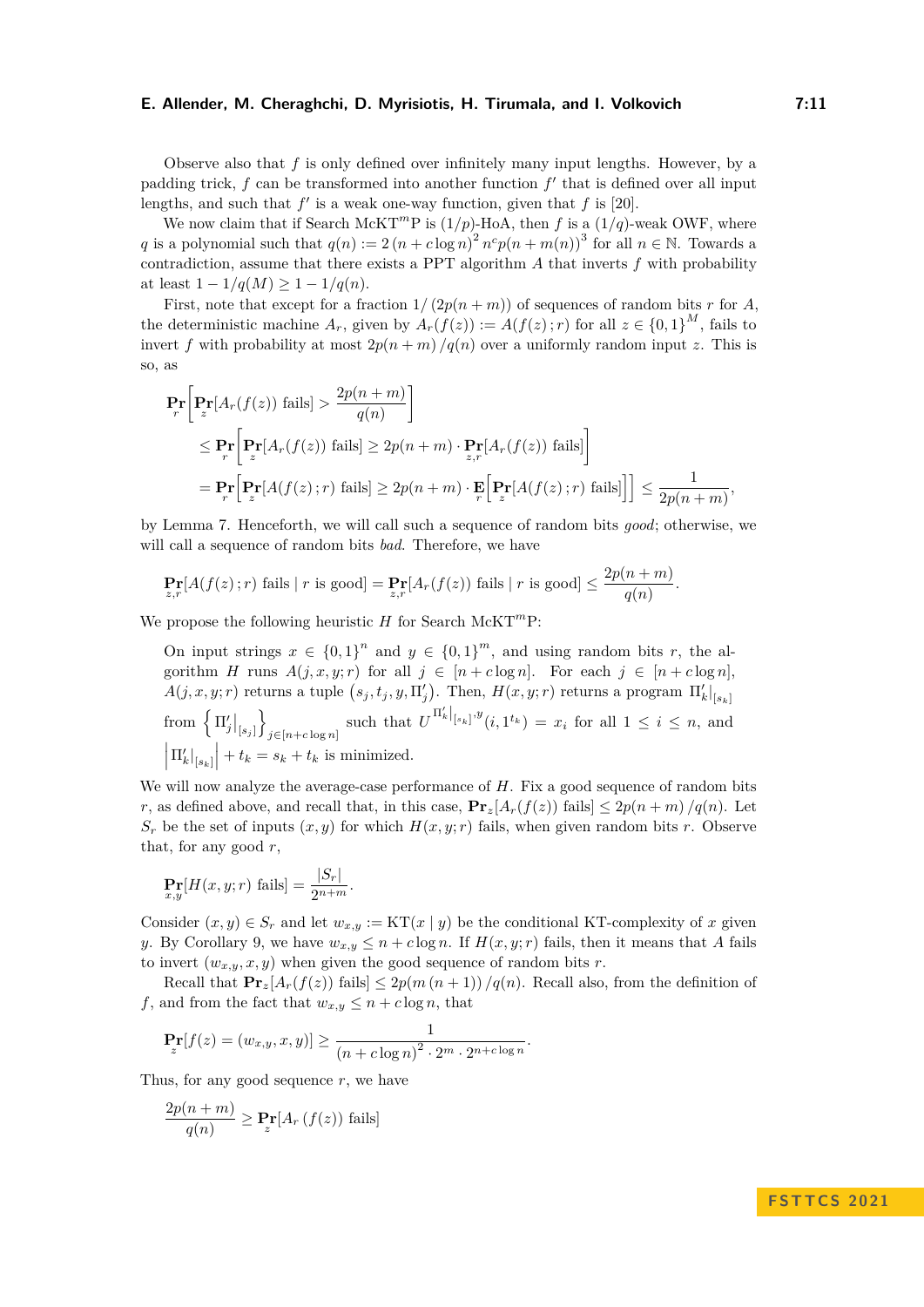#### **7:12 One-Way Functions and a Conditional Variant of MKTP**

$$
= \sum_{(w,x,y):A_r(w,x,y) \text{ fails}} \mathbf{Pr}[f(z) = (w, x, y)]
$$
  
\n
$$
\geq \sum_{(x,y):A_r(w_{x,y}, x, y) \text{ fails}} \mathbf{Pr}[f(z) = (w_{x,y}, x, y)]
$$
  
\n
$$
\geq \sum_{(x,y)\in S_r} \frac{1}{(n + c \log n)^2 \cdot 2^m \cdot 2^{n + c \log n}}
$$
  
\n
$$
= \frac{|S_r|}{2^{n+m}} \cdot \frac{1}{(n + c \log n)^2 2^{c \log n}} = \frac{\mathbf{Pr}_{x,y}[H(x,y; r) \text{ fails}]}{(n + c \log n)^2 n^c}.
$$

Since this holds for any good sequence  $r$ , we have that

$$
\Pr_{x,y,r}[H(x,y;r) \text{ fails } | \ r \text{ is good}] \le \frac{(n + c \log n)^2 n^c 2p(n + m)}{q(n)} \\
= \frac{(n + c \log n)^2 n^c 2p(n + m)}{2(n + c \log n)^2 n^c p(n + m)^3} \\
= \frac{1}{p(n + m)^2} < \frac{1}{2p(n + m)},
$$

since  $p(n+m) > 2$  for all sufficiently large  $n \in \mathbb{N}$ . Therefore, *H* fails with probability at most

$$
\Pr_{x,y,r}[H(x,y;r) \text{ fails} | r \text{ is good}] + \Pr_r[r \text{ is bad}] < \frac{1}{2p(n+m)} + \frac{1}{2p(n+m)} = \frac{1}{p(n+m)}.
$$

This yields a contradiction.

We now turn to the proof of Theorem [18.](#page-8-3)

**Proof of Theorem [18.](#page-8-3)** Immediate; by Lemma [20](#page-9-0) and Lemma [21,](#page-9-1) since if *p* is a polynomial, then  $p^2$  is a polynomial too.

# <span id="page-11-0"></span>**4 Logspace-computable OWFs from average-case hardness of McKTP**

Now we show that, applying the insights of Ren and Santhanam [\[28\]](#page-13-0), we can strengthen the theorems of the preceding section. We show the following.

<span id="page-11-1"></span> $\blacktriangleright$  **Theorem 22.** *Assume that, for some*  $m : \mathbb{N} \to \mathbb{N}$ , McKT<sup>m</sup>P *of dimension n is* (1/p)-HoA *for some polynomial p. Then, there exists some weak OWF computable in logspace.*

**Proof sketch.** Modify the definition of *f* from the proof of Lemma [21,](#page-9-1) so that now *f* is

$$
(s, t, y, \Pi') \mapsto (s + t, U^{\Pi, y}(1, 1^t), \dots, U^{\Pi, y}(n, 1^t), y),
$$

where  $m := m(n)$ ,  $y \in \{0,1\}^m$ ,  $\Pi' \in \{0,1\}^{n+c \log n}$  is a program,  $\Pi := \Pi'|_{[s]}$  is the *s*-bit prefix of  $\Pi'$ , and  $t \leq d \log n$  for some *d*. This function f is clearly computable in logspace.

Significantly, Ren and Santhanam [\[28,](#page-13-0) Theorem 4.1] show that, if the search version of KT is hard-on-average, then a function very similar to  $f$  is a weak one-way function. Essentially identical considerations allow us to conclude that, if Search McKT<sup>*m*</sup>P is  $(1/p)$ -HoA for some polynomial  $p$ , then  $f$  is a weak one-way function. The main point is that, for every  $y$ , most strings *x* have the property that, when  $|\Pi| + t$  is minimized (where *U* uses description  $\Pi$  and run-time *t* to compute the bits of *x*),  $t = O(\log n)$ . The rest of the analysis is very similar to that of Lemma [21.](#page-9-1)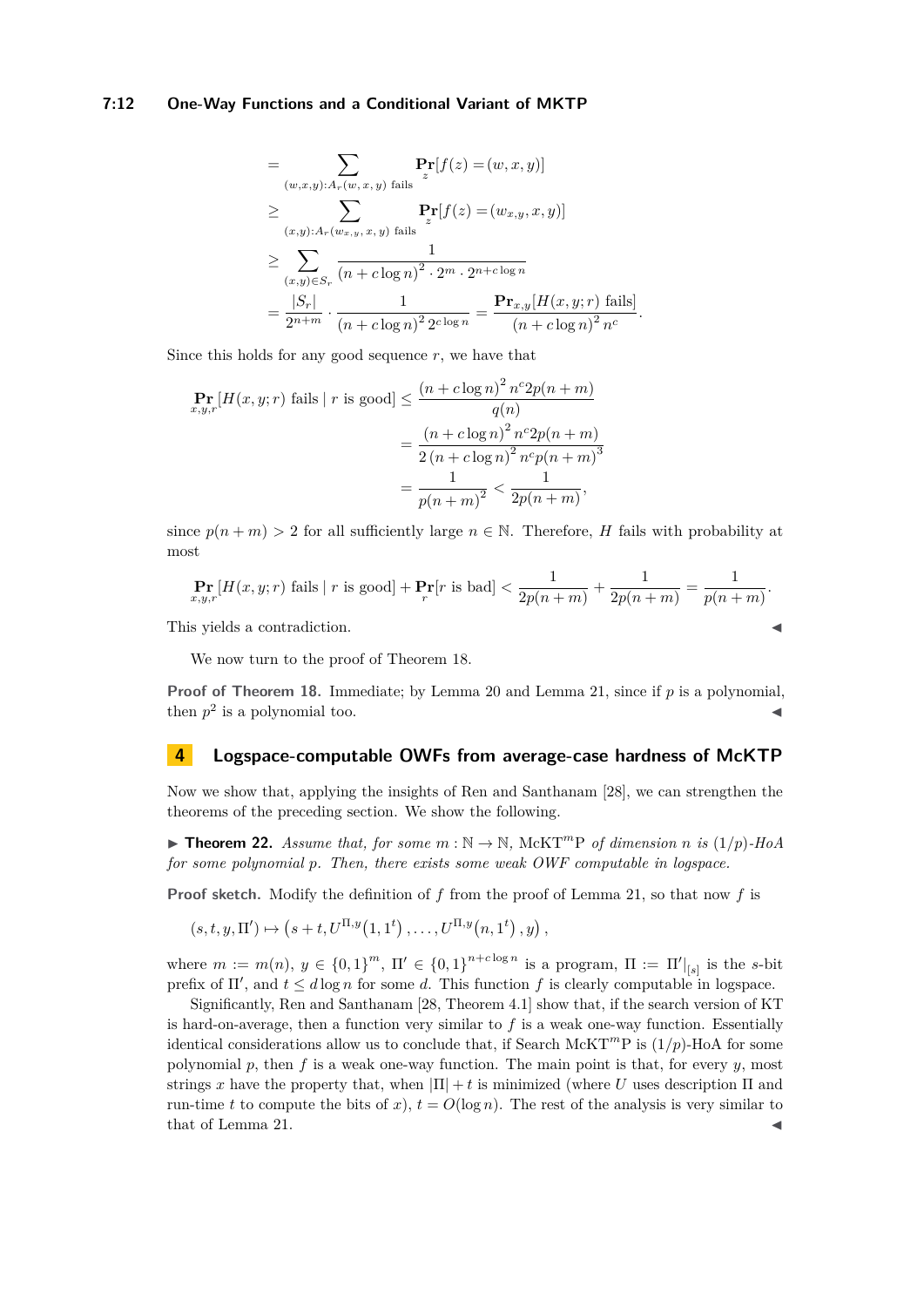By Theorem [22](#page-11-1) and Theorem [15,](#page-8-4) we get the following corollary.

▶ **Corollary 23** (Theorem [3,](#page-3-3) restated). Assume that, for some  $m : \mathbb{N} \to \mathbb{N}$ , McKT<sup>m</sup>P of *dimension n is* (1*/p*)*-HoA for some polynomial p. Then, there exists some logspace-computable OWF.*

# <span id="page-12-10"></span>**5 Average-case hardness of McKTP from logspace-computable OWFs: Proof of Theorem [5](#page-3-4)**

Again, we appeal to the techniques of Ren and Santhanam. Ren and Santhanam [\[28,](#page-13-0) Theorem 4.4] show that, if there is a one-way function computable in logspace, then the problem of computing an approximation to KT complexity is hard-on-average. A nearlyidentical proof shows that computing  $KT(x | y)$  is HoA. Essentially the only modification that needs to be made to the proof of [\[28,](#page-13-0) Theorem 4.4] arises in the proof of their Lemma 4.7, which establishes that computing KT is HoA under a condition that holds if there is a logspace-computable OWF. The proof of [\[28,](#page-13-0) Lemma 4.7] relies on the fact that the output of a certain pseudorandom generator has small KT complexity, whereas a random string has high KT complexity. But the output *z* of this generator also has small KT( $z | y$ ) for every *y*, whereas a random string *z* has  $KT(z | y)$  large for almost every *y*. Thus a very similar analysis shows that computing  $KT(x | y)$  is HoA, which in turn (via Lemma [20\)](#page-9-0) implies that McKT*<sup>m</sup>*P is HoA.

#### **References**

- <span id="page-12-8"></span>**1** Miklós Ajtai. Generating hard instances of lattice problems (extended abstract). In *Proceedings of the Twenty-Eighth Annual ACM Symposium on the Theory of Computing (STOC)*, pages 99–108. ACM, 1996. [doi:10.1145/237814.237838](https://doi.org/10.1145/237814.237838).
- <span id="page-12-4"></span>**2** Adi Akavia, Oded Goldreich, Shafi Goldwasser, and Dana Moshkovitz. On basing one-way functions on NP-hardness. In *Proceedings of the 38th Annual ACM Symposium on Theory of Computing (STOC)*, pages 701–710. ACM, 2006. See also [\[3\]](#page-12-11).
- <span id="page-12-11"></span>**3** Adi Akavia, Oded Goldreich, Shafi Goldwasser, and Dana Moshkovitz. Erratum for: On basing one-way functions on NP-hardness. In *Proceedings of the 42nd ACM Symposium on Theory of Computing (STOC)*, pages 795–796. ACM, 2010.
- <span id="page-12-1"></span>**4** Eric Allender, Harry Buhrman, Michal Koucký, Dieter van Melkebeek, and Detlef Ronneburger. Power from random strings. *SIAM J. Comput.*, 35(6):1467–1493, 2006.
- <span id="page-12-3"></span>**5** Eric Allender, Mahdi Cheraghchi, Dimitrios Myrisiotis, Harsha Tirumala, and Ilya Volkovich. One-way functions and a conditional variant of MKTP. *Electron. Colloquium Comput. Complex.*, 28:9, 2021.
- <span id="page-12-2"></span>**6** Eric Allender, Mahdi Cheraghchi, Dimitrios Myrisiotis, Harsha Tirumala, and Ilya Volkovich. One-way functions and Partial MCSP. *Electron. Colloquium Comput. Complex.*, 28:9, 2021.
- <span id="page-12-6"></span>**7** Andrej Bogdanov and Luca Trevisan. Average-case complexity. *Found. Trends Theor. Comput. Sci.*, 2(1), 2006.
- <span id="page-12-5"></span>**8** Andrej Bogdanov and Luca Trevisan. On worst-case to average-case reductions for NP problems. *SIAM J. Comput.*, 36(4):1119–1159, 2006.
- <span id="page-12-7"></span>**9** Chris Brzuska and Geoffroy Couteau. Towards fine-grained one-way functions from strong average-case hardness. *IACR Cryptol. ePrint Arch.*, 2020:1326, 2020.
- <span id="page-12-12"></span>**10** Irit Dinur and David Steurer. Analytical approach to parallel repetition. In David B. Shmoys, editor, *Symposium on Theory of Computing (STOC)*, pages 624–633. ACM, 2014.
- <span id="page-12-9"></span>**11** Oded Goldreich, Shafi Goldwasser, and Silvio Micali. How to construct random functions. *J. ACM*, 33(4):792–807, 1986.
- <span id="page-12-0"></span>**12** Johan Håstad, Russell Impagliazzo, Leonid A. Levin, and Michael Luby. A pseudorandom generator from any one-way function. *SIAM J. Comput.*, 28(4):1364–1396, 1999.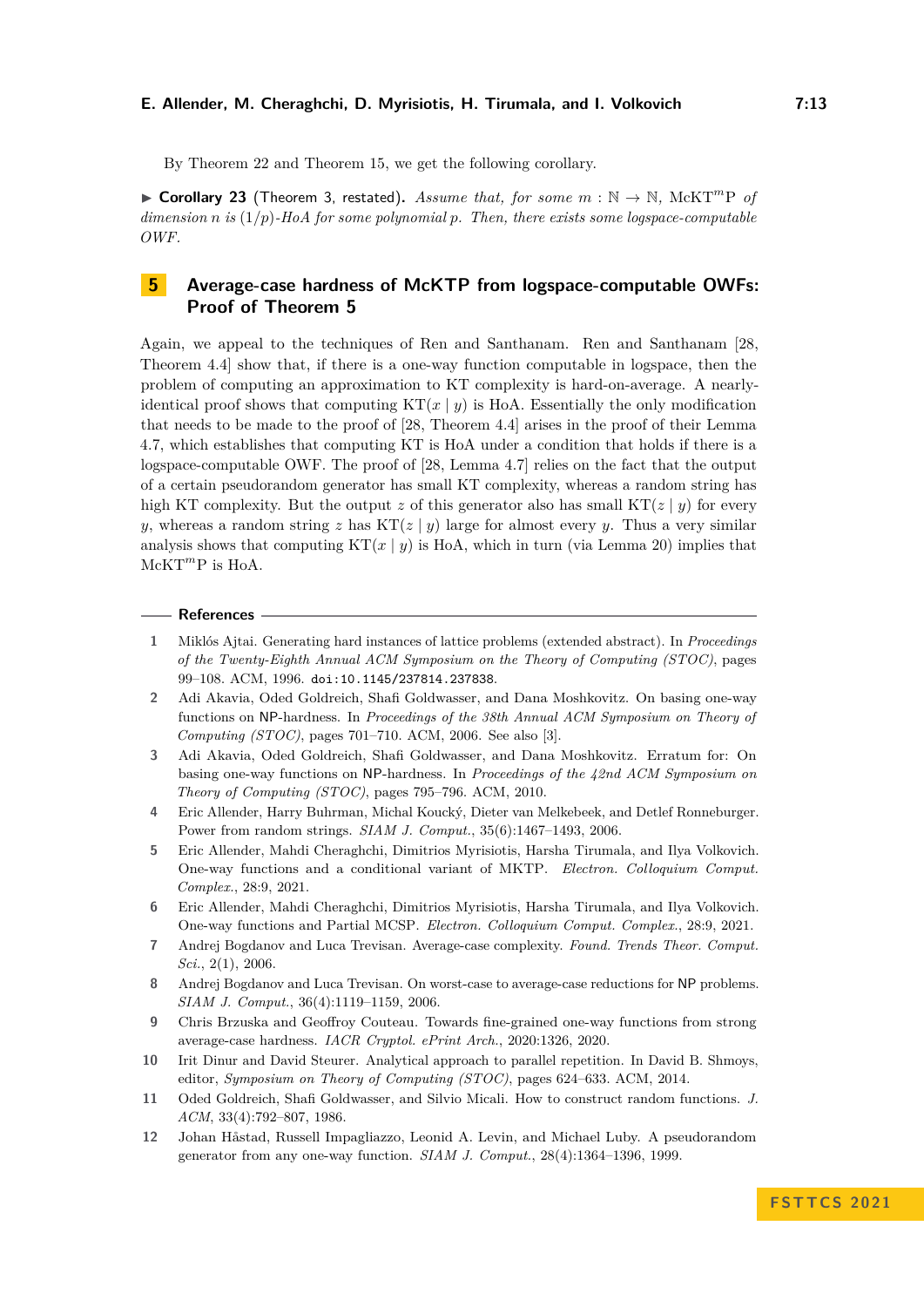#### **7:14 One-Way Functions and a Conditional Variant of MKTP**

- <span id="page-13-13"></span>**13** Shuichi Hirahara. Non-black-box worst-case to average-case reductions within NP. In *59th IEEE Annual Symposium on Foundations of Computer Science (FOCS)*, pages 247–258. IEEE Computer Society, 2018.
- <span id="page-13-11"></span>**14** Shuichi Hirahara and Rahul Santhanam. On the average-case complexity of MCSP and its variants. In Ryan O'Donnell, editor, *32nd Computational Complexity Conference, CCC 2017, July 6-9, 2017, Riga, Latvia*, volume 79 of *LIPIcs*, pages 7:1–7:20. Schloss Dagstuhl - Leibniz-Zentrum für Informatik, 2017.
- <span id="page-13-16"></span>**15** Rahul Ilango. Approaching MCSP from above and below: Hardness for a conditional variant and  $AC^0[p]$ . In Thomas Vidick, editor, 11th Innovations in Theoretical Computer Science *Conference, ITCS 2020, January 12-14, 2020, Seattle, Washington, USA*, volume 151 of *LIPIcs*, pages 34:1–34:26. Schloss Dagstuhl - Leibniz-Zentrum für Informatik, 2020.
- <span id="page-13-8"></span>**16** Rahul Ilango, Hanlin Ren, and Rahul Santhanam. Hardness on any samplable distribution suffices: New characterizations of one-way functions by meta-complexity. *Electron. Colloquium Comput. Complex.*, 28:82, 2021.
- <span id="page-13-15"></span>**17** Russell Impagliazzo. A personal view of average-case complexity. In *Proceedings of the Tenth Annual Structure in Complexity Theory Conference, Minneapolis, Minnesota, USA, June 19-22, 1995*, pages 134–147. IEEE Computer Society, 1995.
- <span id="page-13-1"></span>**18** Russell Impagliazzo and Leonid A. Levin. No better ways to generate hard NP instances than picking uniformly at random. In *31st Annual Symposium on Foundations of Computer Science, St. Louis, Missouri, USA, October 22-24, 1990, Volume II*, pages 812–821. IEEE Computer Society, 1990.
- <span id="page-13-6"></span>**19** Russell Impagliazzo and Moni Naor. Efficient cryptographic schemes provably as secure as subset sum. *J. Cryptol.*, 9(4):199–216, 1996.
- <span id="page-13-3"></span>**20** Yanyi Liu and Rafael Pass. On one-way functions and Kolmogorov complexity. In *61st IEEE Annual Symposium on Foundations of Computer Science, FOCS 2020, Durham, NC, USA, November 16-19, 2020*, pages 1243–1254. IEEE, 2020.
- <span id="page-13-7"></span>**21** Yanyi Liu and Rafael Pass. Cryptography from sublinear-time average-case hardness of time-bounded Kolmogorov complexity. In *Proceedings of the 53rd ACM Symposium on Theory of Computing (STOC)*. ACM, 2021.
- <span id="page-13-9"></span>**22** Yanyi Liu and Rafael Pass. A note on one-way functions and sparse languages. *IACR Cryptol. ePrint Arch.*, 2021:890, 2021.
- <span id="page-13-4"></span>**23** Yanyi Liu and Rafael Pass. On one-way functions from NP-complete problems. *Electron. Colloquium Comput. Complex.*, 28:59, 2021.
- <span id="page-13-5"></span>**24** Yanyi Liu and Rafael Pass. On the possibility of basing cryptography on  $\mathsf{EXP} \neq \mathsf{BPP}$ . *Electron. Colloquium Comput. Complex.*, 28:56, 2021.
- <span id="page-13-14"></span>**25** Daniele Micciancio and Oded Regev. Worst-case to average-case reductions based on Gaussian measures. *SIAM J. Comput.*, 37(1):267–302, 2007. [doi:10.1137/S0097539705447360](https://doi.org/10.1137/S0097539705447360).
- <span id="page-13-10"></span>**26** Mikito Nanashima. On basing auxiliary-input cryptography on NP-hardness via nonadaptive black-box reductions. In *12th Innovations in Theoretical Computer Science Conference (ITCS)*, volume 185 of *LIPIcs*, pages 29:1–29:15. Schloss Dagstuhl - Leibniz-Zentrum für Informatik, 2021.
- <span id="page-13-2"></span>**27** Ján Pich. Learning algorithms from circuit lower bounds. *CoRR*, abs/2012.14095, 2020. [arXiv:2012.14095](http://arxiv.org/abs/2012.14095).
- <span id="page-13-0"></span>**28** Hanlin Ren and Rahul Santhanam. Hardness of KT characterizes parallel cryptography. *Electron. Colloquium Comput. Complex.*, 28:57, 2021.
- <span id="page-13-12"></span>**29** Rahul Santhanam. Pseudorandomness and the Minimum Circuit Size Problem. In *11th Innovations in Theoretical Computer Science Conference (ITCS)*, volume 151 of *LIPIcs*, pages 68:1–68:26. Schloss Dagstuhl - Leibniz-Zentrum für Informatik, 2020.
- <span id="page-13-17"></span>**30** Andrew Chi-Chih Yao. Theory and applications of trapdoor functions (extended abstract). In *23rd Annual Symposium on Foundations of Computer Science, Chicago, Illinois, USA, 3-5 November 1982*, pages 80–91. IEEE Computer Society, 1982.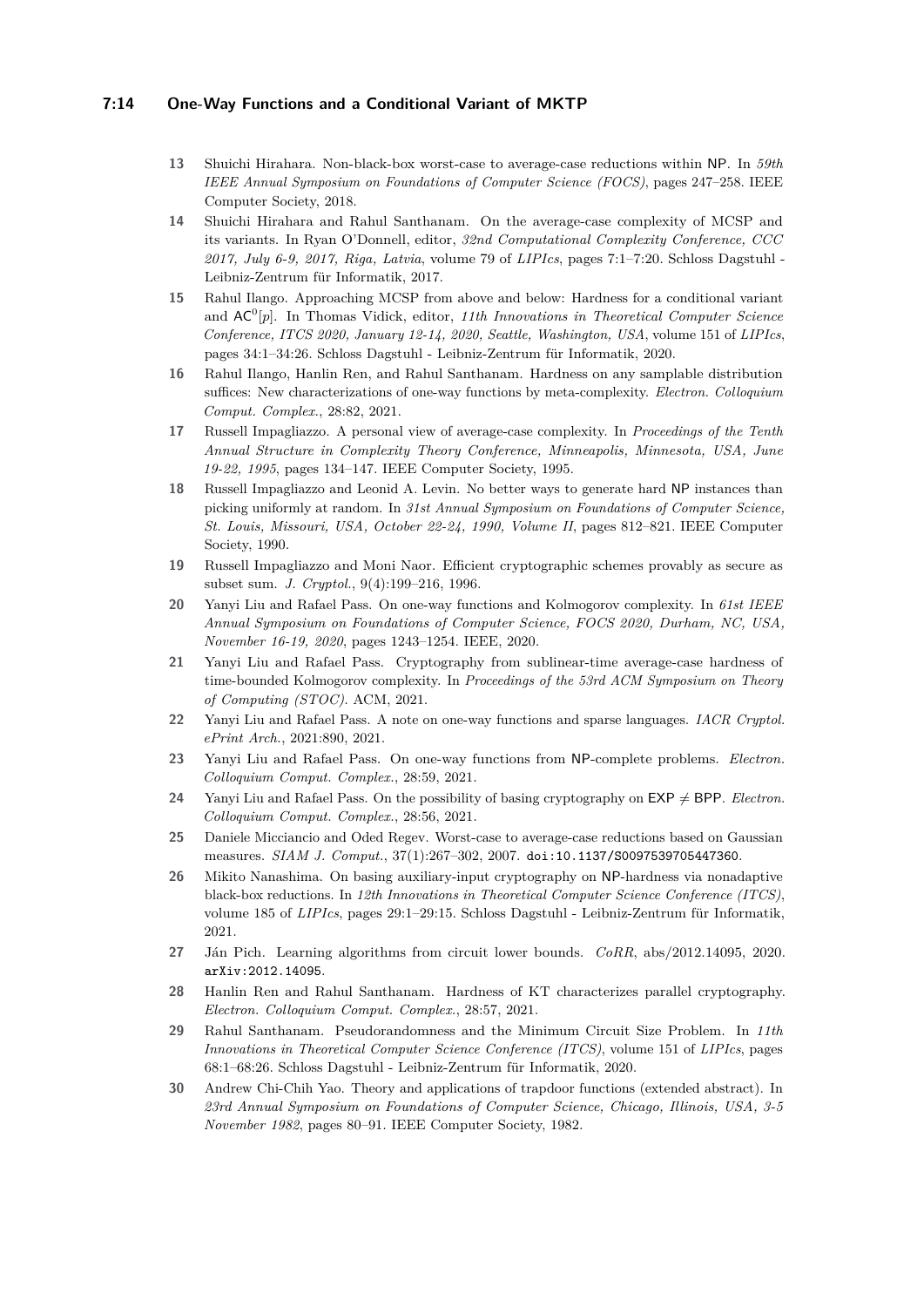We first introduce some useful notation. For a language  $L \subseteq \{0,1\}^*$  we define its *characteristic function*, namely  $f_L: \{0,1\}^* \to \{0,1\}$ , to be a function given by

$$
f_L(x) := \begin{cases} 1, & \text{if } x \in L, \\ 0, & \text{otherwise} \end{cases}
$$

for all  $x \in \{0,1\}^*$ .

For sets  $K, L \subseteq \{0,1\}^*$ , the *disjoint union of*  $K$  *and*  $L$ , denoted  $K \oplus L$ , is the set  $\{0x \mid x \in K\} \cup \{1x \mid x \in L\}.$ 

For a failure parameter function  $\alpha : \mathbb{N} \to [0,1]$ , we say that a language L is  $\alpha$ -hard-on*average (* $\alpha$ *-HoA)* if its characteristic function  $f_L$  is  $\alpha$ -HoA. Similarly we define average-case easiness for languages.

We prove the following.

<span id="page-14-0"></span>▶ **Proposition 24.** *Let L be a language in* NP *that is α-HoA for some failure parameter function*  $\alpha : \mathbb{N} \to [0,1]$ *. Then, the language*  $L^* := L \cup \text{SAT }$  *is* NP-complete and  $\alpha^*$ -HoA, *where*  $\alpha^* : \mathbb{N} \to [0,1]$  *is a failure parameter function such that*  $\alpha^*(n) := \alpha(n-1) - 1/2$  *for all naturals*  $n > 2$ .

Before we prove Proposition [24,](#page-14-0) we recount the following basic observation.

<span id="page-14-1"></span>▶ **Lemma 25.** NP *is closed under disjoint union.*

We now turn to the proof of Proposition [24.](#page-14-0)

**Proof of Proposition [24.](#page-14-0)** By Lemma [25,](#page-14-1) the language  $L^*$  is in NP since  $L^*$  is the disjoint union of  $L \in \mathsf{NP}$  and  $\mathsf{SAT} \in \mathsf{NP}$ .

We will now show that  $L^*$  is NP-hard, by giving a polynomial-time reduction  $R$  from SAT to  $L^*$ . For all  $x \in \{0,1\}^*$ , let  $R(x) := 1x \in \{0,1\}^*$ . We see that R is polynomial-time computable. Moreover, if  $x \in SAT$ , then  $R(x) = 1x \in L^*$ , and if  $R(x) \in L^*$ , then  $1x \in L^*$ and so  $x \in SAT$ .

What is left is to prove that  $L^*$  is  $\alpha^*$ -HoA, where  $\alpha^*: \mathbb{N} \to [0,1]$  is such that  $\alpha^*(n) :=$  $\alpha(n-1) - 1/2$  for all naturals  $n \geq 2$ . Towards a contradiction, assume that  $L^*$  is  $(1 - \alpha^*)$ EoA and let *H*<sup>∗</sup> be a heuristic that witnesses this phenomenon. We will give a heuristic *H* that witnesses the fact that *L* is  $(1 - \alpha)$ -EoA, whereby establishing the desired contradiction. To this end, let

$$
H(x) := H^*(0x)
$$

for all  $x \in \{0,1\}^*$ . We will show that *H* has the desired average-case performance. Indeed,

$$
\begin{aligned}\n\mathbf{Pr}_{x \sim \{0,1\}^n} [H(x) = f_L(x)] &= \mathbf{Pr}_{x \sim \{0,1\}^n} [H^*(0x) = f_{L^*}(0x)] \\
&= \mathbf{Pr}_{y \sim \{0,1\}^{n+1}} [H^*(y) = f_{L^*}(y) \mid y_1 = 0] \\
&\ge \mathbf{Pr}_{y \sim \{0,1\}^{n+1}} [H^*(y) = f_{L^*}(y)] - \mathbf{Pr}_{y \sim \{0,1\}^{n+1}} [y_1 = 1] \\
&\ge 1 - \alpha^*(n+1) - \frac{1}{2} \\
&= 1 - \left(\alpha((n+1) - 1) - \frac{1}{2}\right) - \frac{1}{2} \\
&= 1 - \alpha(n).\n\end{aligned}
$$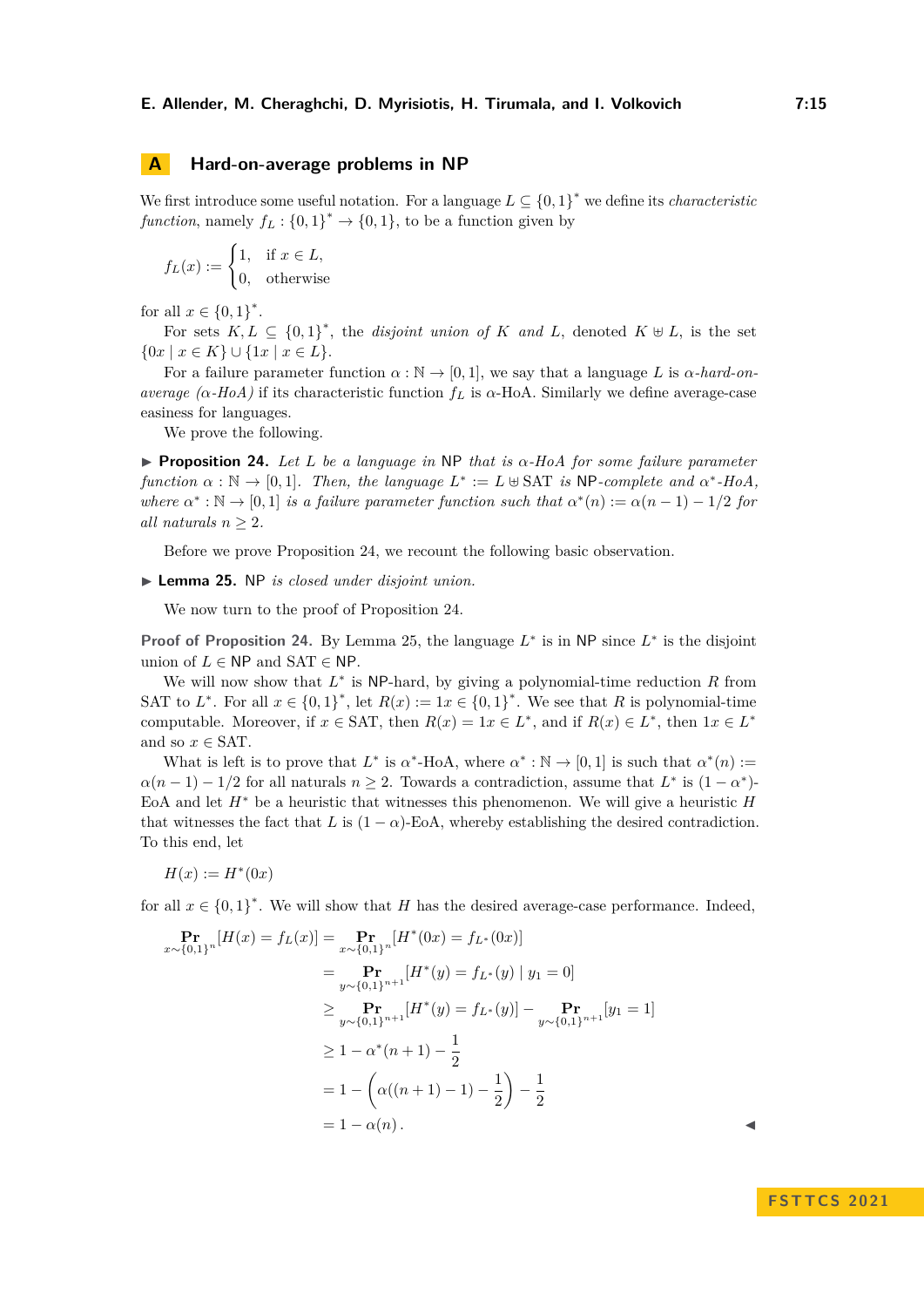# <span id="page-15-0"></span>**B McKTP is NP-complete under randomized reductions**

In this section, we prove Theorem [2](#page-3-1) by adapting Ilango's work [\[15\]](#page-13-16).

#### **B.1 Set Cover**

We first fix some notation about Set Cover.

▶ **Definition 26.** *The* Set Cover *problem is defined as follows.*

- *Input: A tuple*  $(n, S_1, \ldots, S_t)$  *in binary, where*  $n \in \mathbb{N}$  *and*  $S_1, \ldots, S_t \subseteq [n]$  *are sets such*  $\bar{a}$ *that*  $[n] \subseteq \bigcup_{i=1}^{t} S_i$ *.*
- *Output: The value of*

$$
\min_{I \subseteq [t]} \left\{ |I| \mid [n] \subseteq \bigcup_{i \in I} S_i \right\}.
$$

Dinur and Steurer [\[10\]](#page-12-12) show that it is NP-hard to approximate Set Cover.

<span id="page-15-3"></span>▶ **Theorem 27** ([\[10\]](#page-12-12))**.** *It is* NP*-hard to approximate Set Cover by a factor of at most*  $(1 - o(1)) \ln n$ .

### **B.2 Approximation algorithms**

In the following, we will adopt the following notion of an approximation algorithm.

<span id="page-15-2"></span>▶ **Definition 28.** *Let*  $\Pi$  *be an optimization problem. For all instances*  $I \in \{0, 1\}^*$  *of*  $\Pi$ *, let the optimal solution of I be denoted by*  $\text{OPT}(I) \in \mathbb{R}$ *. Let*  $\alpha > 0$ *. We say that a probabilistic algorithm A* approximates  $\Pi$  by a factor of  $\alpha$  *if, for all instances*  $I$  *of*  $\Pi$ *, it is the case that* 

 $OPT(I) < A(I) \leq \alpha \cdot OPT(I)$ 

*with probability at least*  $1 - o(1)$  *over the internal randomness of* A.

# **B.3 Proof of Theorem [2](#page-3-1)**

For a string *b* of length *m* and a set  $R \subseteq [m]$ , let  $b_{(R)}$  be the string of length *m* where

$$
b_{\langle R \rangle}(j) := \begin{cases} b(j), & \text{if } j \in R, \\ 0, & \text{otherwise} \end{cases}
$$

for all  $1 \leq j \leq m$ . Equivalently,

$$
b_{\langle R \rangle}(j) := b(j) \wedge \mathbb{1}_{j \in R}
$$

for all  $j \in [m]$ .

Next, we define a uniformly random partition  $\mathcal{P} = (P_1, \ldots, P_n)$  of  $[m]$  into *n* parts to be such that each element  $i \in [m]$  is put into  $P_j$  where  $j \in [n]$  is chosen uniformly at random. It will be also useful to think of  $P$  as a uniformly random function  $P : [m] \to [n]$ .

For a partition  $\mathcal{P} = (P_1, \ldots, P_n)$  of  $[m]$  and any set  $S \subseteq [n]$ , we define the P-lift of *S*, denoted  $S^{\mathcal{P}}$ , to be the set

$$
S^{\mathcal{P}} := \bigcup_{i \in S} P_i.
$$

<span id="page-15-1"></span>Following Ilango [\[15\]](#page-13-16), we show that McKTP can be used to approximate Set Cover.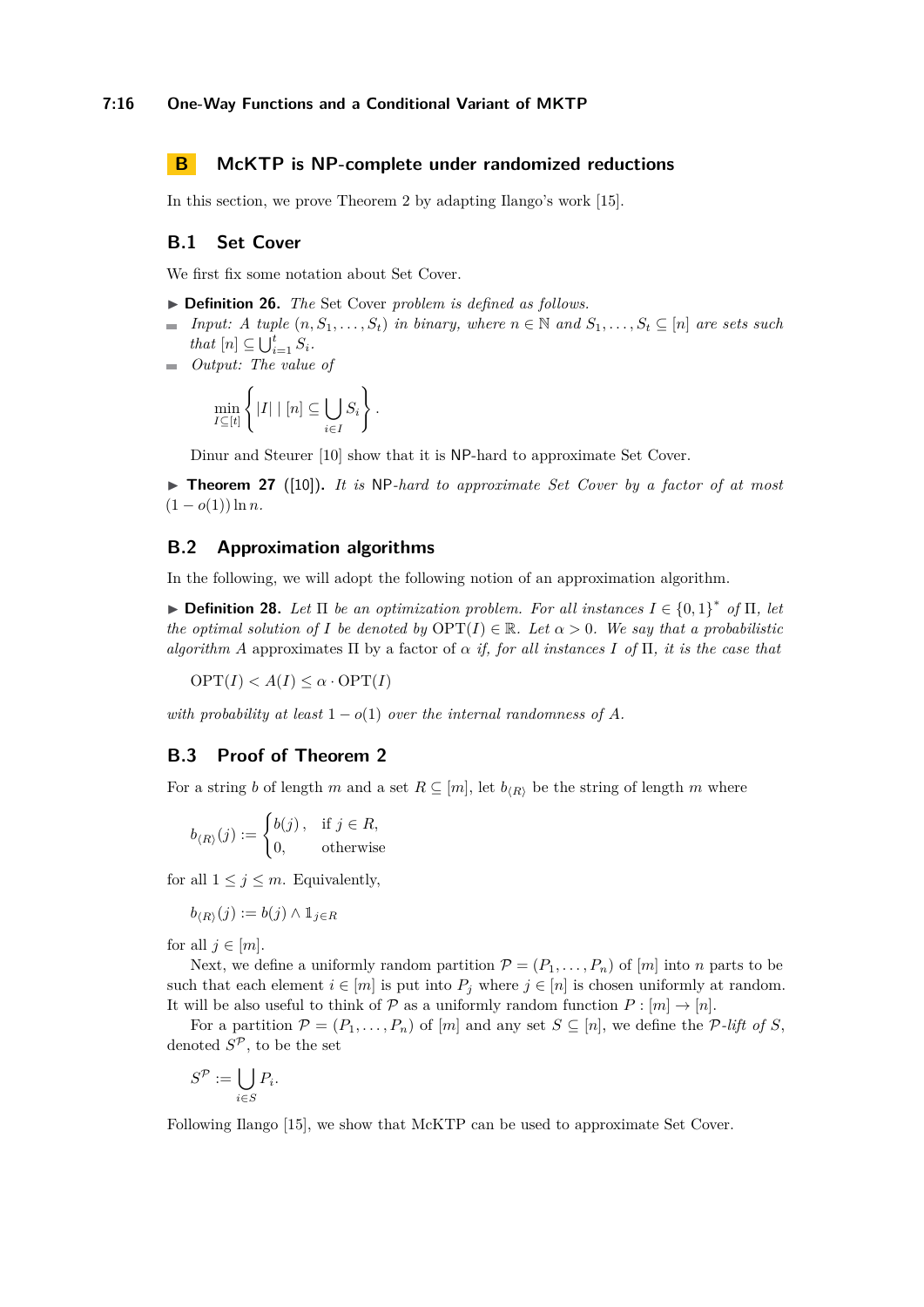▶ **Lemma 29** (Following Ilango [\[15\]](#page-13-16)). Let  $S_1, \ldots, S_t$  ⊆ [*n*] *be sets that cover* [*n*]. Let *b be a string of length*  $m \geq (nt)^5$  *and let*  $\mathcal{P} = (P_1, \ldots, P_n)$  *be a uniformly random partition of* [*m*] *into n parts.* Define the oracle  $O: \{0,1\}^{\log t} \times \{0,1\}^{\log m} \to \{0,1\}$  to be such that

$$
O(i, z) := \begin{cases} b_{\langle S_i^{\mathcal{P}} \rangle}(z), & \text{if } i \in [t], \\ 0, & \text{otherwise,} \end{cases}
$$

*for all*  $i \in [t]$  *and*  $z \in [m]$ *. Let y be the truth table of O, and note that*  $|y| = mt$ *. Let*  $\ell$  *be the size of an optimal cover of*  $[n]$  *by*  $S_1, \ldots, S_t$ *. Then, we have that* 

1. KT $(b | y) \leq 200\ell \left(\log t + \log m\right)$  *and* 

**2.** KT(b | y)  $> l$  (log t + log m) /2 *with high probability over the choice of b.* 

**Proof.** We prove each item of Lemma [29](#page-15-1) separately.

 $\triangleright$  Claim 30. It is the case that  $KT(b | y) \leq 200\ell (\log t + \log m)$ .

Proof. Assume that an optimal set cover of size  $\ell$  is realized by the sets  $S_{i_1}, \ldots, S_{i_\ell}$ . Fix some UTM *U* that has oracle access to *y*. Let  $\Pi \in \{0,1\}^*$  be a program that contains in its description encodings of  $i_1, \ldots, i_\ell \in \{0,1\}^t$  and operates as follows:

On input  $x \in \{0,1\}^{\log m}$ , compute and output  $y_{(i_1,x)} \vee \cdots \vee y_{(i_\ell,x)}$ .

Note that  $|\Pi| \leq (\ell+2) \log t + O(1) \leq 100 \ell \log t$ . In what follows, let  $T \in \mathbb{N}$  be a sufficiently large run-time bound such that

$$
U^{\Pi,y}(x,1^T) := y_{(i_1,x)} \vee \cdots \vee y_{(i_\ell,x)}= O(i_1,x) \vee \cdots \vee O(i_\ell,x) = \bigvee_{i \in [\ell]} \bigvee_{j \in S_i} b_{\langle P_j \rangle}(x) = \bigvee_{j \in [n]} b_{P_j}(x) = b(x),
$$

for all  $x \in \{0,1\}^{\log m}$ . Note that  $T \leq 100\ell (\log t + \log m)$ . Therefore, we have that  $KT(b | y) \leq 200\ell (\log t + \log m).$ 

We now turn to the lower bound. We do this by a union bound argument. Fix some oracle program  $M^y(\cdot) := U^{\Pi, y}(\cdot, 1^T)$  of program  $\Pi$  that uses oracle *y* and runs in time *T* such that  $|\Pi| + T \leq \ell (\log t + \log m) / 2$ . Then, as each oracle query requires time  $\log t + \log m$ , we can deduce that *M* makes at most  $\ell/2 \leq n/2 \leq n$  oracle queries to *y*.

We will show that

$$
\Pr_{b,\mathcal{P}}[M^y \text{ computes } b \text{ in time } T \text{, and } |\Pi| + T \le \ell \left(\log t + \log m\right)/2\right]
$$

is exponentially small. We do this by finding a long sequence of inputs  $x_1, \ldots, x_d$  on which *M* has not too large a chance of computing *b*.

We construct this list recursively, as follows. Let  $x_1 := 0^{\log m}$ , and let

$$
Q_1 := \left\{ x \in \{0,1\}^{\log m} \mid M^{y}(x_1) \text{ makes a query } (i,x) \text{ to } y \text{, for some } i \in [t] \right\}.
$$

Now, for  $j \geq 1$ , if  $\{0,1\}^{\log m} \setminus Q_j$  is non-empty, then let  $x_{j+1}$  be an element of  $\{0,1\}^{\log m} \setminus Q_j$ , and let

$$
Q_{j+1} := Q_j \cup \left\{ x \in \{0,1\}^{\log m} \mid M^y(x_{j+1}) \text{ makes a query } (i,x) \text{ to } y \text{, for some } i \in [t] \right\}.
$$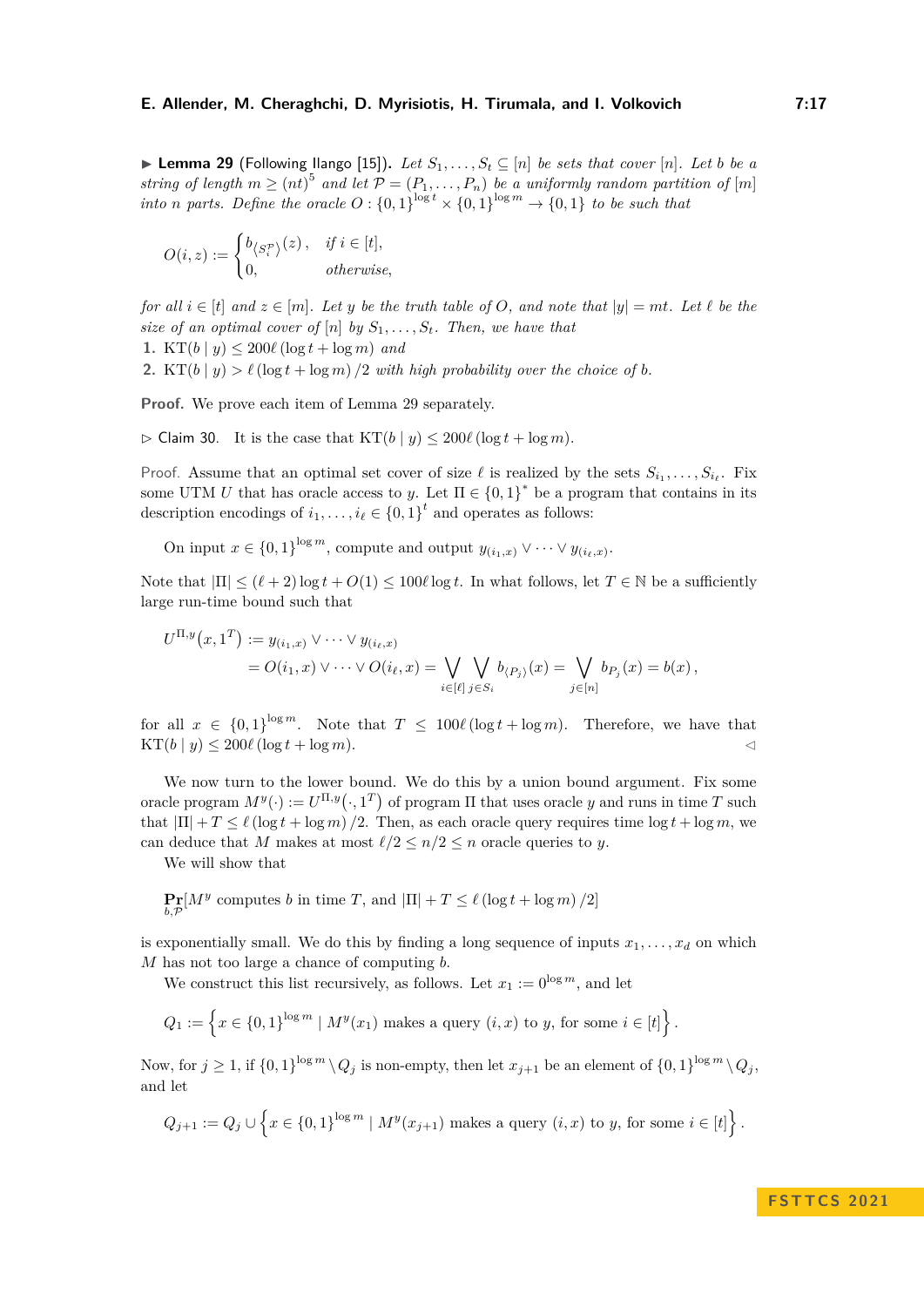#### **7:18 One-Way Functions and a Conditional Variant of MKTP**

If  ${0,1}^{\log m} = Q_j$ , then terminate the sequence. Since M makes at most n queries to y, we know that  $|Q_j| \leq jn$ . Thus, since  $|Q_d| = |\{0,1\}^{\log m}| = m$  the length of this sequence is at least  $m/n$ . That is,  $d \geq m/n$ .

It remains to bound the probability

$$
\Pr[\text{for all } j \in [d], \ M^y(x_j) = b(x_j)] = \prod_{j=1}^d \Pr\left[ M^y(x_j) = b(x_j) \mid \bigwedge_{k \in [j-1]} M^y(x_k) = b(x_k) \right].
$$

Fix some  $j \in [d]$ . We will bound

$$
\Pr\left[M^y(x_j) = b(x_j) \mid \bigwedge_{k \in [j-1]} M^y(x_k) = b(x_k)\right].
$$

Let  $E := \bigwedge_{k \in [j-1]} M^y(x_k) = b(x_k)$  be the event that we are conditioning on.

<span id="page-17-0"></span> $\triangleright$  Claim 31. It is the case that

$$
\Pr[M^y(x_j) = b(x_j) | E] \le 1 - \frac{1}{2n}.
$$

Proof. By construction of the sequence  $x_1, \ldots, x_d$ , we know that on all the inputs  $x_1, \ldots, x_{j-1}$ , the program  $M<sup>y</sup>$  does not make an oracle call of the form  $(i, x<sub>i</sub>)$  for any *i*. Thus, the only time the value of *O* depends on  $b(x_j)$  and  $P(x_j)$  is on inputs of the form  $(i, x_j)$  for some *i*, and since  $b(x_i)$  and  $P(x_i)$  are chosen independently at random, we know that  $b(x_i)$  and  $P(x_i)$  are still uniform random variables conditioned on *E*. That is,

$$
\Pr[b(x_j) = 1 \mid E] = \frac{1}{2}
$$

and

$$
\Pr[P(x_j) = r | E] = \frac{1}{n}
$$

for all  $r \in [n]$ .

Now, define *O*′ as

$$
O'(i, x) := \begin{cases} 0, & \text{if } x = x_j, \\ O(i, x), & \text{otherwise,} \end{cases}
$$

and let *y'* be the truth table of *O'*. Let also  $i_1, \ldots, i_v$  with  $v \leq \ell/2$  be such that, using the modified oracle  $O'$ , they are the only oracle queries  $M^{y'}(x_j)$  makes that have  $x_j$  as the 2nd component of the query, so the queries are  $(i_1, x_j)$ , ..., $(i_v, x_j)$ . Since  $v < l$  there exists an element  $r^*$  that is not in  $S_{i_1} \cup \cdots \cup S_{i_v}$ .

Moreover, observe that if  $P(x_j) = r^*$ , then  $M^y(x_j)$  will actually make the same oracle queries (and get the same zero responses) as the modified oracle program *M<sup>y</sup>* ′ . In this case, since  $P(x_j) = r^*$  is not in  $S_{i_1} \cup \cdots \cup S_{i_v}$ , it follows that

$$
O(i_1, x_j) = \cdots = O(i_v, x_j) = 0
$$

regardless of the value of  $b(x_i)$ . Thus, the output of  $M<sup>y</sup>$  on input *x* does not depend at all on the value of  $b(x)$  if  $P(x_j) = r^*$ . Hence, the probability it correctly guesses  $M^y(x) = b(x)$ is at most half when  $P(x_j) = r^*$ .